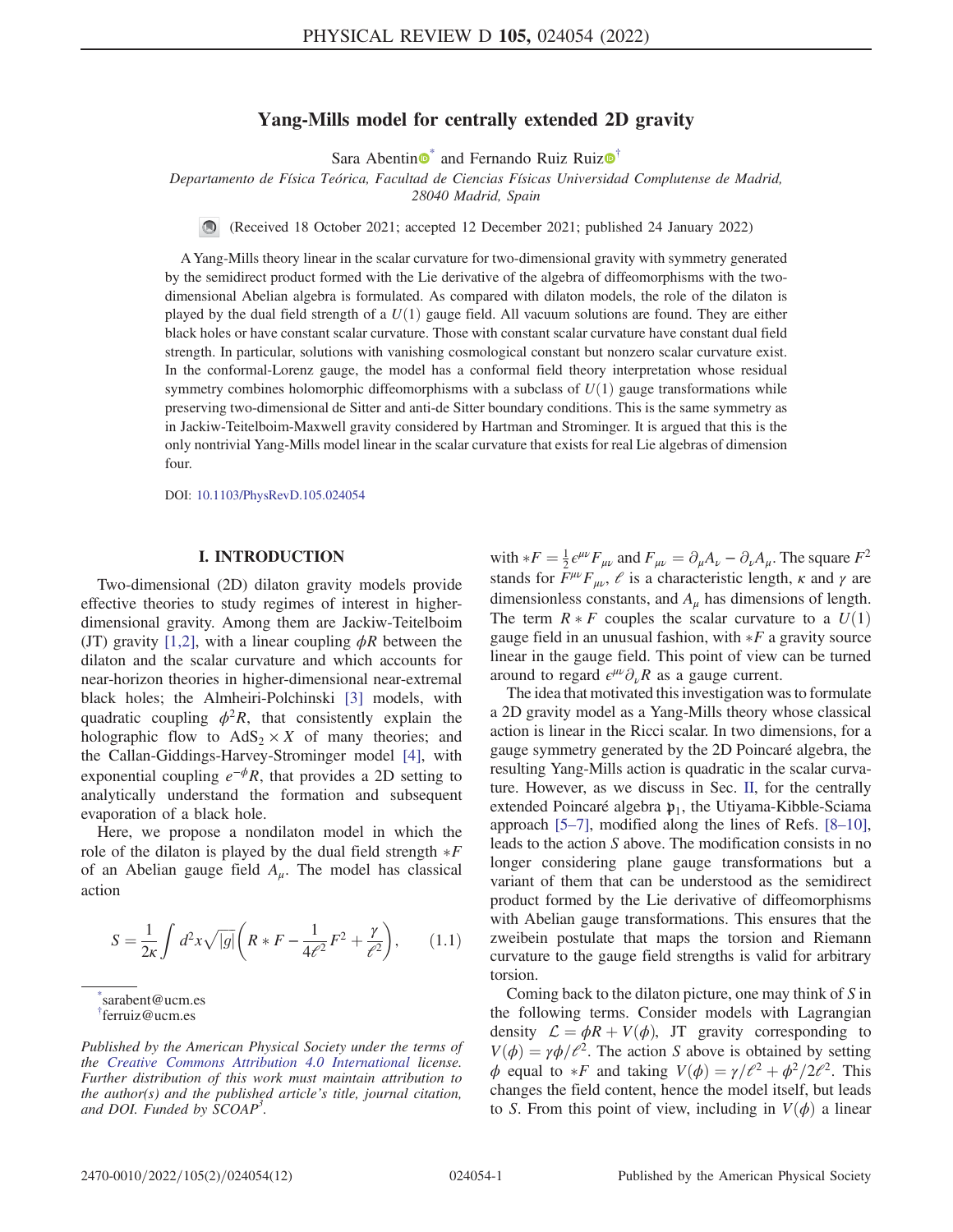term  $\phi = *F$  contributes to the action with a total derivative<br>that we ignore that we ignore.

The occurrence of the term  $F^2$  in the action [\(1.1\)](#page-0-3) ensures that the model has black hole solutions similar to those in 2D dilaton gravities [[11](#page-11-8)–[13\]](#page-11-9). This is discussed in Sec. [III](#page-3-0), in which all vacuum solutions to the model are found. Besides black holes, we find spacetimes with constant scalar curvature  $R = R_0/e^2$  and constant dual field strength  $*F = F_0$ ,<br>with  $R_0$  and  $F_0$  satisfying  $F^2 + 2F_0R_0 = 2y = 0$ . For a given with  $R_0$  and  $F_0$  satisfying  $F_0^2 + 2F_0R_0 - 2\gamma = 0$ . For a given<br>cosmological constant  $\gamma$  both dS, and AdS, are possible cosmological constant  $\gamma$ , both  $dS_2$  and  $AdS_2$  are possible. Having one or the other depends on the value of  $F_0$ . This scenario occurs even for zero cosmological constant,  $\gamma = 0$ , in which case  $R_0 = -F_0/2$ . If the term  $F^2$  in the action S is removed, the classical theory still makes sense, but then only vacuum solutions with constant scalar curvature exist,  $R_0$  and  $F_0$  being related through  $R_0F_0 = \gamma$ .

We wish to study the model  $(1.1)$  in relation with other 2D gravity-Maxwell models in the literature. A particularly interesting one has been considered by Hartman and Strominger [[14](#page-11-10)], who have added to the JT Lagrangian a term  $-F^2/4$ . This results in a JT-Maxwell model that has an AdS<sub>2</sub> vacuum solution for constant  $*F = E$ . After fixing the conformal gauge for the metric the model has a the conformal gauge for the metric, the model has a conformal field theory (CFT) interpretation, with a residual symmetry that combines conformal diffeomorphisms and gauge transformations and that is generated by a Witt algebra. If matter is included so that the  $AdS_2$  background is preserved at the boundary and if, upon quantization, the  $U(1)$  matter current becomes anomalous, the Witt algebra becomes a Virasoro algebra with nonzero central charge. The model [\(1.1\)](#page-0-3) shares the same symmetry. Hence, we expect it to also allow for a central charge. This is shown in Sec. [IV.](#page-6-0)

We close by arguing in Sec. [V](#page-9-0) that the action  $S$  is unique in the sense that it is the only Yang-Mills action linear in the scalar curvature that can be written for symmetries generated by semidirect products obtained from four-dimensional (4D) real Lie algebras.

#### <span id="page-1-0"></span>II. CLASSICAL ACTION AND ITS SYMMETRIES

### A. Local symmetry

<span id="page-1-4"></span>The starting point in our analysis is the central extension  $\mathfrak{p}_1$  of the Poincaré algebra in two spacetime dimensions, spanned by the generators  $P_0$  and  $P_1$  of translations, the generator  $J = M_{01}$  of boosts, and a central element Q, with Lie bracket

$$
[P_0, P_1] = Q, \t [P_0, J] = P_1,
$$
  

$$
[P_1, J] = P_0, \t [Q, P_a] = [Q, J] = 0.
$$
 (2.1)

Consider a Lie algebra valued one-form,

$$
B_{\mu} = e^{a}{}_{\mu}P_{a} + \omega_{\mu}J + A_{\mu}Q, \quad a = 0, 1, \qquad (2.2)
$$

whose components are the zweibein  $e^a_{\mu}(x)$ , the spin connection  $e^{(\mu)}(x)$  and a one-form  $A(x)$ . If we assign connection  $\omega_u(x)$ , and a one-form  $A_u(x)$ . If we assign dimensions of  $(\text{length})^{-1}$  to  $P_0$  and  $P_1$ , then J is dimensionless, and Q has dimensions of  $(\text{length})^2$ . Taking  $e^a_{\mu}$  to be dimensionless  $a_1$  and A carry respectively dimensions be dimensionless,  $\omega_{\mu}$  and  $A_{\mu}$  carry respectively dimensions of  $(length)^{-1}$  and length. The corresponding two-form field strength

$$
G_{\mu\nu} = \partial_{\mu}B_{\nu} - \partial_{\nu}B_{\mu} + [B_{\mu}, B_{\nu}]
$$
  
=:  $T^{a}{}_{\mu\nu}P_{a} + \Omega_{\mu\nu}J + Z_{\mu\nu}Q$  (2.3)

<span id="page-1-2"></span>has components

<span id="page-1-3"></span>
$$
T^{a}{}_{\mu\nu} = \partial_{\mu}e^{a}{}_{\nu} - \partial_{\nu}e^{a}{}_{\mu} - \epsilon^{a}{}_{b}(\omega_{\mu}e^{b}{}_{\nu} - \omega_{\nu}e^{b}{}_{\mu}), \qquad (2.4)
$$

$$
\Omega_{\mu\nu} = \partial_{\mu}\omega_{\nu} - \partial_{\nu}\omega_{\mu},\tag{2.5}
$$

$$
Z_{\mu\nu} = \partial_{\mu}A_{\nu} - \partial_{\nu}A_{\mu} - \epsilon_{ab}e^{a}{}_{\mu}e^{b}{}_{\nu},\tag{2.6}
$$

where we have used the conventions

$$
\epsilon^0{}_1 = \epsilon^1{}_0 = 1
$$
,  $\epsilon_{ab} = \eta_{ac} \epsilon^c{}_b$ ,  $\eta_{ab} = \text{diag}(-1, +1)$ . (2.7)

We next follow Refs. [[8,](#page-11-6)[9\]](#page-11-11) and, instead of conventional gauge transformations, consider local transformations of the form

$$
\delta_{(\xi,\Sigma)}B_{\mu} = \mathcal{L}_{\xi}B_{\mu} + \partial_{\mu}\Sigma + [B_{\mu},\Sigma].
$$
 (2.8)

Here,  $\mathcal{L}_{\xi}$  is the Lie derivative along an arbitrary vector field  $\xi = \xi^{\mu} \partial_{\mu}$  generating the diffeomorphism  $x^{\mu} \rightarrow x^{\mu} + \xi^{\mu}(x)$ , and

$$
\Sigma = \theta J + \tau Q \tag{2.9}
$$

is a function that takes values in the Abelian subalgebra spanned by J and Q, with  $\theta(x)$  and  $\tau(x)$  arbitrary functions of dimensions 0 and  $(\text{length})^2$ . Altogether, there are four independent local parameters, the two components of  $\xi^{\mu}$ and the two functions  $\theta$  and  $\tau$ . Under  $\delta_{(\xi,\Sigma)}$ , the field strength  $G_{\mu\nu}$  transforms as

$$
\delta_{(\xi,\Sigma)} G_{\mu\nu} = \mathcal{L}_{\xi} G_{\mu\nu} + [G_{\mu\nu}, \Sigma]. \tag{2.10}
$$

The transformation  $\delta_{(\xi,\Sigma)}$  is the combination

$$
\delta_{(\xi,\Sigma)} = \mathcal{L}_{\xi} + \tilde{\delta}_{\Sigma} \tag{2.11}
$$

<span id="page-1-1"></span>of an arbitrary change of coordinates implemented by the Lie derivative  $\mathcal{L}_{\xi}$  and a conventional gauge transformation generated by  $\tilde{\delta}_{\Sigma}$ .

The transformations  $\delta_{(\xi,\Sigma)}$  close an algebra, with closure relation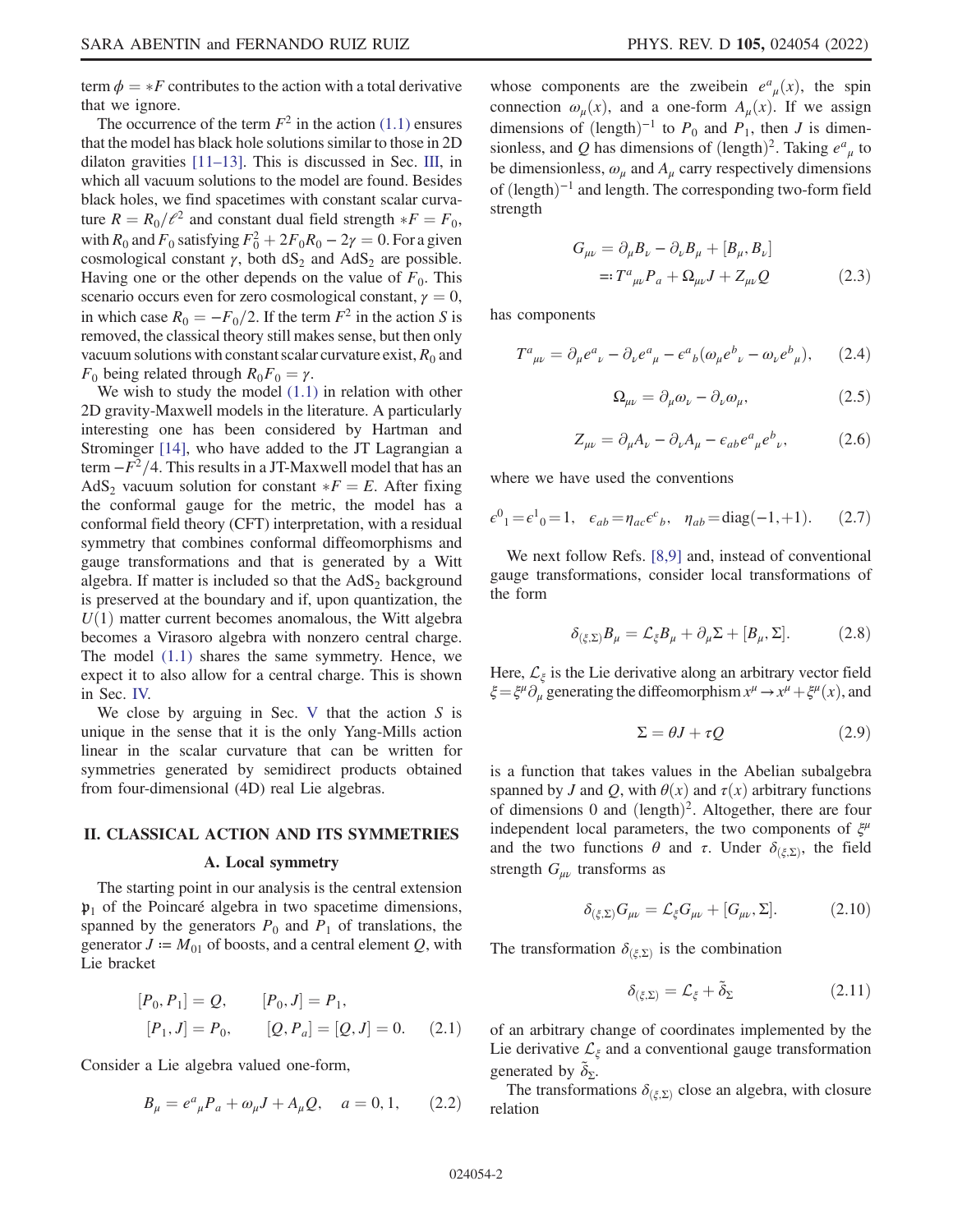$$
[\mathcal{L}_{\xi_1} + \tilde{\delta}_{\Sigma_1}, \mathcal{L}_{\xi_2} + \tilde{\delta}_{\Sigma_2}] = \mathcal{L}_{[\xi_1, \xi_2]} + \tilde{\delta}_{\mathcal{L}_{\xi_2} \Sigma_1 - \mathcal{L}_{\xi_1} \Sigma_2}.
$$
 (2.12)

This Lie bracket can be described in mathematical terms as follows. Consider the Lie algebra  $X$  of vector fields on the spacetime manifold M. and its representation provided by the Lie derivative, so that every vector field  $\xi$  is realized as a Lie derivative  $\mathcal{L}_{\xi}$ . The vector space of all pairs  $(\mathcal{L}_{\xi}, \Sigma)$  =  $\mathcal{L}_{\xi} + \tilde{\delta}_{\Sigma}$  equipped with the bracket [\(2.12\)](#page-1-1) is a Lie algebra. It is, in fact, the semidirect product  $X \ltimes \mathfrak{a}_2$  of X with the Abelian algebra  $\mathfrak{a}_2 = \text{Span}\{J, Q\}$  formed with the Lie derivative. The transformation laws of the zweibein, spin connection, and central gauge field are

<span id="page-2-2"></span>
$$
\delta_{(\xi,\Sigma)}e^a_\mu = \mathcal{L}_\xi e^a_\mu + \epsilon^a{}_b e^b_\mu \theta,\tag{2.13}
$$

$$
\delta_{(\xi,\Sigma)}\omega_{\mu} = \mathcal{L}_{\xi}\omega_{\mu} + \partial_{\mu}\theta, \tag{2.14}
$$

$$
\delta_{(\xi,\Sigma)}A_{\mu} = \mathcal{L}_{\xi}A_{\mu} + \partial_{\mu}\tau, \qquad (2.15)
$$

<span id="page-2-4"></span><span id="page-2-3"></span>whereas those of the field strength components take the form

$$
\delta_{(\xi,\Sigma)} T^a{}_{\mu\nu} = \mathcal{L}_{\xi} T^a{}_{\mu\nu} + \epsilon^a{}_b T^b{}_{\mu\nu} \theta,\tag{2.16}
$$

$$
\delta_{(\xi,\Sigma)}\Omega_{\mu\nu} = \mathcal{L}_{\xi}\Omega_{\mu\nu},\tag{2.17}
$$

$$
\delta_{(\xi,\Sigma)}Z_{\mu\nu} = \mathcal{L}_{\xi}Z_{\mu\nu}.\tag{2.18}
$$

<span id="page-2-0"></span>We next map the spin connection  $\omega_u$  to an affine connection  $\Gamma^{\alpha}{}_{\mu\nu}$  through the zweibein postulate

$$
\mathcal{D}_{\mu}e^{a}{}_{\nu} := \partial_{\mu}e^{a}{}_{\nu} - \Gamma^{a}{}_{\mu\nu}e^{a}{}_{\alpha} - \epsilon^{a}{}_{b}\omega_{\mu}e^{b}{}_{\nu} = 0. \tag{2.19}
$$

The derivative  $\mathcal{D}_{\mu}e^{a}{}_{\nu}$  defined by the left-hand side of this equation transforms under  $\delta_{(\xi,\Sigma)}$  as

$$
\delta_{(\xi,\Sigma)}(\mathcal{D}_{\mu}e^{a}{}_{\nu})=\mathcal{L}_{\xi}(\mathcal{D}_{\mu}e^{a}{}_{\nu})+\epsilon^{a}{}_{b}(\mathcal{D}_{\mu}e^{b}{}_{\nu})\theta,\qquad(2.20)
$$

so that condition  $\mathcal{D}_{\mu}e^a{}_{\nu}=0$  remains invariant. It is<br>precisely invariance under  $\delta_{\mu}$ , that excludes terms in precisely invariance under  $\delta_{(\xi,\Sigma)}$  that excludes terms in Eq. [\(2.19\)](#page-2-0) of the form  $c^a{}_b A_\mu e^a{}_\nu$  with nonzero coefficients  $c^a{}_b$ . Using the solution to Eq. [\(2.19\)](#page-2-0) for  $\Gamma^a{}_{\mu\nu}$  in terms of  $\omega_\mu$ , the Riemann  $R^{\alpha}{}_{\beta\mu\nu}$  and torsion  $S^{\alpha}{}_{\mu\nu}$  tensors<sup>1</sup> are mapped to  $\Omega_{\mu\nu}$  and  $T^a{}_{\mu\nu}$  through

<span id="page-2-1"></span>
$$
R^{\alpha}{}_{\beta\mu\nu} = -E^{\alpha}{}_{a}\epsilon^a{}_{b}\epsilon^b{}_{\beta}\Omega_{\mu\nu}, \qquad S^{\alpha}{}_{\mu\nu} = E^{\alpha}{}_{a}T^a{}_{\mu\nu}.\tag{2.21}
$$

Here,  $E^{\mu}{}_{a}$  is the inverse zweibein, defined by  $E^{\mu}{}_{a}e^{a}{}_{\nu} = \delta^{\mu}{}_{\nu}$ <br>and  $e^{a}{}_{F}^{\mu}$ ,  $-\delta^{a}$ . and  $e^a{}_\mu E^\mu{}_b = \delta^a{}_b.$ 

### B. Comparison with conventional gauge transformations

Under standard  $\mathfrak{p}_1$  gauge transformations, the 1-form  $B_{\mu}$  transforms as  $\tilde{\delta}_{\Lambda}B_{\mu} = \partial_{\mu}\Lambda + [B_{\mu}, \Lambda]$ , with  $\Lambda = \rho^{a}P_{a} + \ell I + \sigma Q$  an arbitrary gauge parameter function. This gives  $\zeta J + \sigma Q$  an arbitrary gauge parameter function. This gives for the components of  $B_u$  the transformation laws

$$
\tilde{\delta}_{\Lambda} e^{a}_{\ \mu} = \partial_{\mu} \rho^{a} - \epsilon^{a}_{\ b} (\omega_{\mu} \rho^{b} - e^{b}_{\ \mu} \zeta), \tag{2.22}
$$

$$
\tilde{\delta}_{\Lambda}\omega_{\mu} = \partial_{\mu}\zeta,\tag{2.23}
$$

$$
\tilde{\delta}_{\Lambda} A_{\mu} = \partial_{\mu} \sigma - \epsilon_{ab} e^{a}{}_{\mu} \rho^{b}.
$$
 (2.24)

It is straightforward to check that there is not any zweibein postulate linear in both  $\omega_u$  and  $A_u$  that remains invariant under  $\tilde{\delta}_{\Lambda}$ . Furthermore, standard arguments [\[15\]](#page-11-12) show that Eq. [\(2.19\)](#page-2-0) remains  $\tilde{\delta}_{\Lambda}$  invariant, modulo a change of coordinates, only if the torsion vanishes. This suggests that, to study scenarios with nonzero torsion, it is convenient to use the symmetry  $\delta_{(\xi,\Sigma)}$  rather than  $\tilde{\delta}_{\Lambda}$ . Transformations of type  $\delta_{(\xi,\Sigma)}$  have been used in studies of Horava-Lifshitz [\[8\]](#page-11-6) and Carrollian [[9\]](#page-11-11) gravities. The two transformations are related through [\[10\]](#page-11-7)

$$
\delta_{(\xi,\Sigma)}B_{\mu} = \tilde{\delta}_{\Lambda}B_{\mu} + \xi^{\nu}G_{\nu\mu}, \text{ with } \Lambda = \xi^{\mu}B_{\mu} + \Sigma. \qquad (2.25)
$$

For  $\delta_{(\xi,\Sigma)}$  and  $\tilde{\delta}_{\Lambda}$  to agree, the torsion, and also  $\omega_{\mu\nu}$  and  $Z_{\mu\nu}$ , must vanish.

### C. Invariant Lagrangian

We are interested in Lagrangians that are invariant under  $\delta_{(\xi,\Sigma)}$ , linear in the Riemann curvature, and at most quadratic in first derivatives of the fields. Because of Eq. [\(2.21\),](#page-2-1) linearity in the Riemann tensor is equivalent to linearity in  $\Omega_{\mu\nu}$ . In accordance with Eqs. [\(2.4\)](#page-1-2)–[\(2.6\)](#page-1-3), the most general Lagrangian of this type is

$$
\mathcal{L} = \sqrt{|g|} \Big[ c_1 * \Omega + \frac{c_2}{\ell^2} * Z + c_3 \eta_{ab} * T^a * T^b + c_4 * \Omega * Z + \frac{c_5}{\ell^2} (*Z)^2 \Big],
$$
\n(2.26)

where  $c_1, ..., c_5$  are arbitrary constants and

$$
*\Phi = \frac{1}{2} \epsilon^{\mu\nu} \Phi_{\mu\nu} \tag{2.27}
$$

is the dual of the two-form  $\Phi_{\mu\nu}$ , with  $\epsilon^{\mu\nu}$  the antisymmetric pseudotensor.

In what follows, we restrict ourselves to Levi-Civita connections, for which the torsion vanishes,

$$
T^a{}_{\mu\nu} = 0, \tag{2.28}
$$

<sup>&</sup>lt;sup>1</sup>We follow the convention  $R^{\alpha}{}_{\beta\mu\nu} = \partial_{\mu}\Gamma^{\alpha}{}_{\nu\beta} + \Gamma^{\alpha}{}_{\mu\sigma}\Gamma^{\sigma}{}_{\nu\beta} - \nabla^{\beta}{}_{\lambda\nu}$  and  $S^{\alpha}{}_{\nu\mu} = 2\Gamma^{\alpha}{}_{\nu\mu}$ .  $(\mu \leftrightarrow \nu)$  and  $S^{\alpha}{}_{\mu\nu} = 2\Gamma^{\alpha}{}_{[\mu\nu]}$ .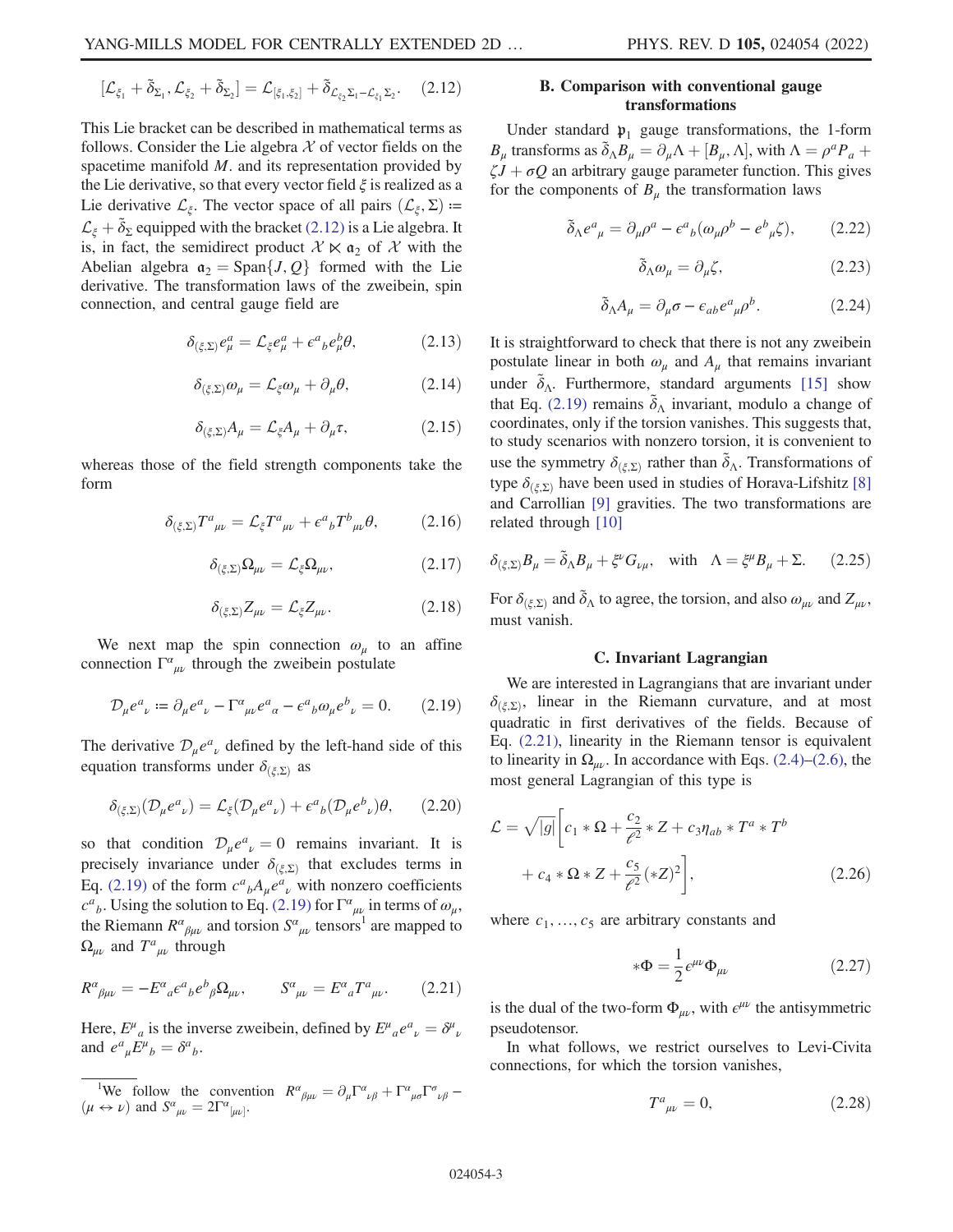and the metric is given in terms of the zweibein by

$$
g_{\mu\nu} = \eta_{ab} e^a{}_{\mu} e^b{}_{\nu}. \tag{2.29}
$$

In this case, using Eq. [\(2.21\)](#page-2-1) to write  $*\Omega$  in terms of the Ricci scalar R and introducing Ricci scalar  $R$ , and introducing

$$
F_{\mu\nu} = \partial_{\mu}A_{\nu} - \partial_{\nu}A_{\mu},\tag{2.30}
$$

we have

$$
*\Omega = -\frac{1}{2}R = \nabla_{\mu}(e^{\mu\nu}\omega_{\nu}),
$$
  

$$
*Z = *F + 1 = \nabla_{\mu}(e^{\mu\nu}A_{\nu}) + 1.
$$
 (2.31)

Substituting these equations in  $\mathcal L$  above and discarding total derivatives, we are left with

$$
\mathcal{L} = \sqrt{|g|} \left[ \frac{c_2 + c_5}{\ell^2} - \frac{c_4}{2} R * F + \frac{c_5}{\ell^2} ( *F )^2 \right].
$$
 (2.32)

<span id="page-3-1"></span>Making the change  $A_{\mu} \rightarrow -(c_4/4c_5)A_{\mu}$ , and setting  $\kappa = 4c_5/c_4^2$  and  $\gamma/2\kappa = c_2 + c_5$ , we arrive at the classical action action

$$
S = \frac{1}{2\kappa} \int d^2 x \sqrt{|g|} \left[ R * F + \frac{1}{2\ell^2} ( *F )^2 + \frac{\gamma}{\ell^2} \right] + S_m.
$$
 (2.33)

<span id="page-3-10"></span>This is the action in Eq.  $(1.1)$ , for in two dimensions with Lorentzian signature, one has

$$
\epsilon^{\mu\nu}\epsilon^{\alpha\beta} = g^{\mu\beta}g^{\nu\alpha} - g^{\mu\alpha}g^{\nu\beta}.
$$
 (2.34)

In Eq. [\(2.33\)](#page-3-1), we have included a matter contribution  $S_m$ that couples  $g_{\mu\nu}$  and  $A_{\mu}$  to other fields but does not contain derivatives of  $g_{\mu\nu}$  and  $A_{\mu}$ .

### III. VACUUM SOLUTIONS

<span id="page-3-2"></span><span id="page-3-0"></span>Varying the action with respect to  $g_{\mu\nu}$  and using that in two dimensions  $2\delta_g(*F) = *F\delta g^{\mu\nu}g_{\mu\nu}$  and  $2R_{\mu\nu} = g_{\mu\nu}R$ , one has

$$
\delta_g S = \frac{1}{2\kappa} \int d^2 x \sqrt{|g|} \nabla_\mu [\nabla_\nu (v^{\mu\nu} * F) - 2v^{\mu\nu} \nabla_\nu (*F)]
$$
  
 
$$
+ \frac{1}{2} \int d^2 x \sqrt{|g|} \delta g^{\mu\nu} (T^g_{\mu\nu} + T^m_{\mu\nu}). \tag{3.1}
$$

The first term is a boundary term, with  $v^{\mu\nu}$  given by

$$
v^{\mu\nu} = -\delta g^{\mu\nu} + g^{\mu\nu} \delta g^{\alpha\beta} g_{\alpha\beta};
$$
 (3.2)

<span id="page-3-9"></span> $T_{\mu\nu}^{g}$  has the form

$$
\kappa T_{\mu\nu}^{g} = \frac{1}{2} g_{\mu\nu} \left[ R * F + \frac{(*F)^{2}}{2\ell^{2}} + 2\nabla^{2} * F - \frac{\gamma}{\ell^{2}} \right] - \nabla_{\mu} \nabla_{\nu} * F; \tag{3.3}
$$

and  $T_{\mu\nu}^{m}$  is the matter energy-momentum tensor,

$$
T_{\mu\nu}^{m} = \frac{2}{\sqrt{|g|}} \frac{\delta S_m}{\delta g^{\mu\nu}}.
$$
\n(3.4)

<span id="page-3-3"></span>Variation of S with respect to  $A_\mu$  yields in turn

$$
\delta_A S = \frac{1}{\kappa} \int d^2 x \sqrt{|g|} \nabla_\mu (e^{\mu\nu} e^{\alpha\beta} [\nabla_\alpha (C_\beta \delta A_\nu) - C_\beta \nabla_\alpha \delta A_\nu]) + \int d^2 x \sqrt{|g|} \delta A_\mu \left[ \frac{1}{2\kappa} e^{\mu\nu} \partial_\nu \left( R + \frac{*F}{\ell^2} \right) + J^{m\mu} \right], \quad (3.5)
$$

<span id="page-3-6"></span>where  $C_{\mu}$  reads

$$
C_{\mu} = -\omega_{\mu} + \frac{A_{\mu}}{2\ell^2} \tag{3.6}
$$

and  $J^{m\mu}$  is the  $U(1)$  matter current

$$
J^{m\mu} = \frac{1}{\sqrt{|g|}} \frac{\delta S_m}{\delta A_\mu}.
$$
 (3.7)

<span id="page-3-7"></span>We assume suitable boundary conditions, so that the boundary terms in Eqs. [\(3.1\)](#page-3-2) and [\(3.5\)](#page-3-3) vanish. The field equations are then

$$
T_{\mu\nu}^{g} + T_{\mu\nu}^{m} = 0 \tag{3.8}
$$

<span id="page-3-4"></span>and

$$
J_T^{\mu} := \frac{1}{2\kappa} \epsilon^{\mu\nu} \nabla_{\nu} \left( R + \frac{*F}{\ell^2} \right) + J^{m\mu} = 0. \tag{3.9}
$$

<span id="page-3-8"></span>Acting on Eq. [\(3.9\)](#page-3-4) with  $\nabla_{\mu}$  and using  $\nabla_{\mu} \epsilon^{\mu\nu} = 0$ , we have

$$
\nabla_{\mu}J^{m\mu} = 0. \tag{3.10}
$$

Hence, the matter contribution to the  $U(1)$  gauge current must be conserved.

We wish to solve the field equations in vacuum. This is most conveniently done in the conformal gauge with lightcone coordinates

$$
ds^2 = -e^{2\varphi}dx^+dx^-
$$
,  $x^{\pm} = t \pm x$ , (3.11)

<span id="page-3-5"></span>in which the equations take the form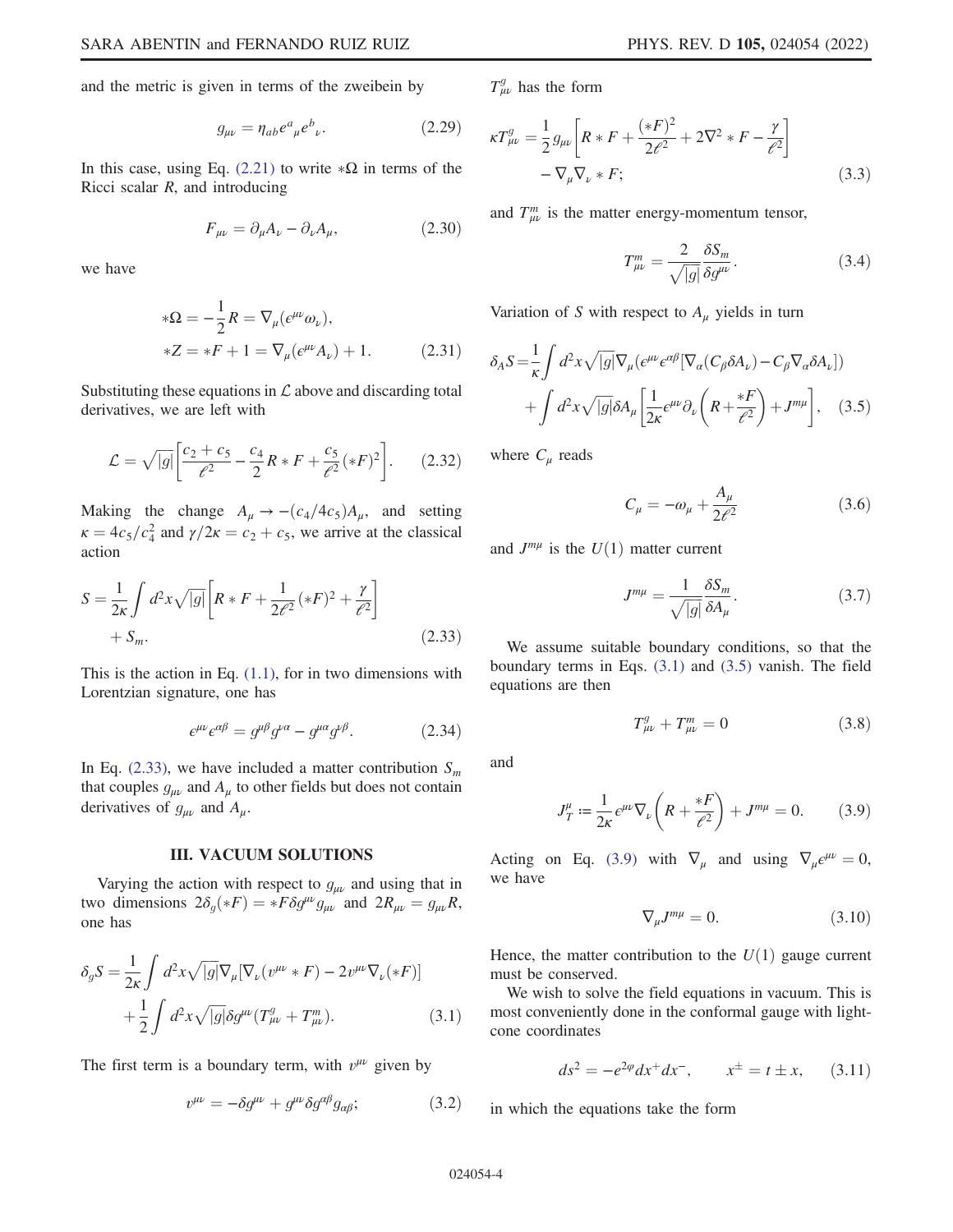$$
\partial_{\pm}\partial_{\pm} * F - 2\partial_{\pm}\varphi \partial_{\pm} * F = 0, \qquad (3.12)
$$

<span id="page-4-1"></span><span id="page-4-0"></span>
$$
2\partial_{+}\partial_{-}*F - \frac{1}{2}e^{2\varphi}\left[R*F + \frac{(*F)^{2}}{2\ell^{2}} - \frac{\gamma}{\ell^{2}}\right] = 0, \quad (3.13)
$$

$$
\partial_{\pm} \left( R + \frac{1}{\ell^2} * F \right) = 0, \tag{3.14}
$$

<span id="page-4-3"></span>and the Ricci scalar is given by

$$
R = 8e^{-2\varphi}\partial_+\partial_-\varphi.
$$
 (3.15)

Equation [\(3.14\)](#page-4-0) can be regarded as an integrability condition, for it is reproduced by acting with  $\partial$ <sub>≖</sub> on Eq. [\(3.12\)](#page-3-5) and using Eq. [\(3.13\)](#page-4-1). It ensures that the boundary term in Eq. [\(3.5\)](#page-3-3) vanishes, since the latter can also be written as

$$
\frac{1}{\kappa} \int d^2x \sqrt{|g|} \nabla_{\mu} \left[ \epsilon^{\mu\nu} \left( R + \frac{*F}{\ell^2} \right) \delta A_{\nu} \right]. \tag{3.16}
$$

To solve Eqs.  $(3.12)$ – $(3.14)$ , we distinguish between constant and nonconstant scalar curvature.

#### A. Solutions with constant scalar curvature

If R is constant, Eq.  $(3.14)$  implies that so is  $*F$ . We thus write

$$
\bar{R} = \frac{R_0}{\ell^2},\tag{3.17}
$$

$$
\ast \bar{F} = F_0,\tag{3.18}
$$

<span id="page-4-7"></span><span id="page-4-2"></span>with  $R_0$  and  $F_0$  dimensionless constants satisfying the constraint provided by Eq. [\(3.13\)](#page-4-1),

$$
F_0^2 + 2F_0 R_0 - 2\gamma = 0.
$$
 (3.19)

Vacuum spacetime is locally isomorphic to Minkowski,  $dS_2$ , or AdS<sub>2</sub>. Equation [\(3.18\)](#page-4-2) can be recast as

$$
\bar{F}_{+-} = -\frac{F_0}{2} e^{2\bar{\varphi}}, \tag{3.20}
$$

<span id="page-4-6"></span>with  $\bar{\varphi}$  a solution to the Liouville equation [\(3.15\)](#page-4-3) for  $R = R_0/e^2$ . An expression for the gauge potential solution  $(\bar{A}_{+}, \bar{A}_{-})$  can be found by choosing a gauge and solving Eq. [\(3.18\)](#page-4-2). Here, we will work in the Lorenz gauge

$$
\partial_{+}A_{-} + \partial_{-}A_{+} = 0, \tag{3.21}
$$

<span id="page-4-4"></span>in which  $A_{\pm}$  and  $F_{+-}$  become [\[14\]](#page-11-10)

$$
A_{\pm} = \mp \partial_{\pm} a,\tag{3.22}
$$

$$
F_{+-} = 2\partial_+\partial_- a,\tag{3.23}
$$

<span id="page-4-5"></span>with  $a = a(x^+, x^-)$  an arbitrary function of its arguments with dimensions of  $(length)<sup>2</sup>$ . Upon substitution in Eq.  $(3.18)$ , we obtain

$$
4e^{-2\bar{\varphi}}\partial_+\partial_-\bar{a} = -F_0. \tag{3.24}
$$

<span id="page-4-9"></span>We note that a plays a role similar to that of  $\varphi$ . In fact, solving the vanishing torsion equations  $T_{+-}^a = 0$  for the spin connection, we have spin connection, we have

$$
\omega_{\pm} = \mp \partial_{\pm} \varphi, \tag{3.25}
$$

which has the same form as Eq. [\(3.22\)](#page-4-4).

For zero scalar curvature,  $R_0 = 0$ , the vacuum spacetime is locally isomorphic to Minkowski space, metric  $ds_{R_0=0}^2 = -dx^-dx^+$ . In this case,  $\bar{\varphi} = 0$ , and Eq. [\(3.24\)](#page-4-5) becomes  $\partial_+ \partial_- \bar{a} = -F_0/4$ , with  $F_0 = \pm \sqrt{2\gamma}$ , which requires  $\gamma > 0$ . The solution for a is then

$$
\bar{a}_{R_0=0} = -\frac{F_0}{8}(x^+ + x^-)^2 + f_R(x^+) + f_L(x^-), \quad (3.26)
$$

where  $f_R(x^+)$  and  $f_L(x^-)$  are arbitrary functions of their arguments with dimensions of length<sup>2</sup>. The arbitrariness in  $f_R$  and  $f_L$  is reminiscent of the fact that the Lorenz condition [\(3.21\)](#page-4-6) does not completely eliminate gauge invariance but leaves a residual gauge symmetry.

<span id="page-4-8"></span>If  $R_0 \neq 0$ , the general solution to Eq. [\(3.24\)](#page-4-5) is given in terms of the solution  $\bar{\varphi}$  to Liouville's equation [\(3.15\)](#page-4-3) by

$$
\bar{a}_{R_0 \neq 0} = -\frac{2F_0 \ell^2}{R_0} \bar{\varphi} + f_R(x^+) + f_L(x^-), \qquad (3.27)
$$

where  $F_0/R_0$  on the right-hand side is the solution to Eq. [\(3.19\)](#page-4-7),

$$
\frac{F_0}{R_0} = -1 \pm \sqrt{1 + \frac{2\gamma}{R_0^2}}.\tag{3.28}
$$

These solutions are different from those of JT gravity. In our case, the Ricci scalar  $R_0/\ell^2$  is no longer equal to  $-\gamma/\ell^2$ . For a given value of  $\gamma$  such that  $R_0^2 + 2\gamma > 0$ , the scalar curvature may be positive or pegative depending on scalar curvature may be positive or negative, depending on  $F_0$ . We remark that if the term  $(*F)^2$  is removed from the classical action the vacuum solutions are the same, the only classical action the vacuum solutions are the same, the only difference being that now  $F_0R_0 = \gamma$ . Furthermore, for vanishing cosmological constant,  $\gamma = 0$ , and provided the term  $(*F)^2$  is kept, vacuum spacetime will be nonflat<br>with constant scalar curvature  $R = -E_1/2\ell^2$ . In particular with constant scalar curvature  $R = -F_0/2e^{2}$ . In particular, a gauge field with  $F_0 = \mp 4$  will generate a  $dS_2/ddS_2$  with scalar curvature  $R_0 = \pm 2$ .

Coming back to the case of arbitrary  $\gamma$ , for  $R_0 > 0$ , vacuum spacetime is locally isomorphic to  $dS_2$ , whose metric in Poincaré coordinates  $\{t > 0, x\}$  is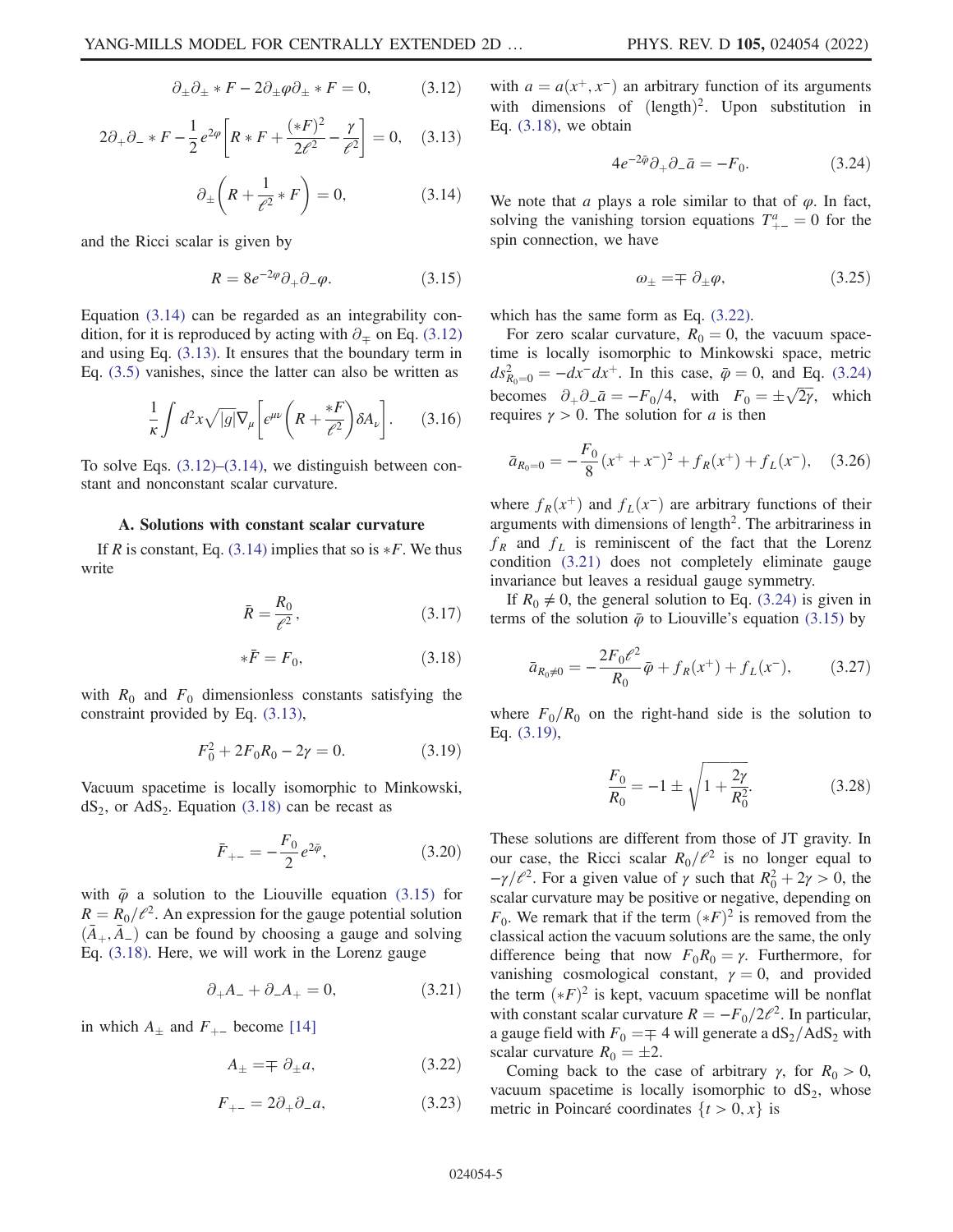$$
ds_{dS}^2 = \frac{\ell^2}{t^2}(-dt^2 + dx^2) = -\frac{4\ell^2}{(x^+ + x^-)^2}dx^+dx^-. \quad (3.29)
$$

In these coordinates,  $R_0 = 2$ , and  $\varphi$  becomes

$$
\bar{\varphi}_{dS} = \ln\left(\frac{2\ell}{x^+ + x^-}\right). \tag{3.30}
$$

<span id="page-5-0"></span>The expression of  $\bar{a}_{dS}$  is obtained upon substitution in Eq. [\(3.27\)](#page-4-8). To eliminate the arbitrariness in  $f_R$  and  $f_L$ , we impose that the component  $C_t$  of  $C_\mu$  in Eq. [\(3.6\)](#page-3-6) vanishes at the boundary  $t = 0$ ,

$$
0 = C_t|_{t=0} = -(\omega_+ + \omega_-) + \frac{1}{2\ell^2} (A_+ + A_-)|_{t=0}.
$$
 (3.31)

This fixes  $f_R$  and  $f_L$  and gives

$$
\bar{a}_{dS} = \frac{2F_0\ell^2}{R_0} \ln\left(\frac{x^+ + x^-}{2\ell}\right) + \ell\alpha_1(x^+ + x^-) + \ell^2\alpha_0, \quad (3.32)
$$

with  $\alpha_0$  and  $\alpha_1$  arbitrary dimensionless constants. The spin connection and the gauge field are found upon substitution in Eqs.  $(3.25)$  and  $(3.22)$ . Condition  $(3.31)$  and the fact that  $\delta_A S$  vanish on shell.  $*\bar{F}_{dS}$  is constant ensure that the boundary terms in  $\delta_{g}S$  and

For  $R_0 < 0$ , vacuum spacetime is locally isomorphic to  $AdS<sub>2</sub>$ , with metric

$$
ds_{\text{AdS}}^2 = \frac{\ell^2}{x^2}(-dt^2 + dx^2) = -\frac{4\ell^2}{(x^+ - x^-)^2}dx^+dx^- \tag{3.33}
$$

in Poincaré coordinates  $\{t, x > 0\}$ . Now,  $R_0 = -2$ , and

$$
\bar{\varphi}_{AdS} = \ln \left( \frac{2\ell}{x^+ - x^-} \right),
$$
  
\n
$$
\bar{a}_{AdS} = -\frac{2F_0 \ell^2}{R_0} \bar{\varphi}_{AdS} + \ell \alpha_1 (x^+ - x^-) + \ell^2 \alpha_0 \quad (3.34)
$$

<span id="page-5-8"></span>for a boundary condition

$$
0 = C_x|_{x=0} = -(\omega_+ - \omega_-) + \frac{1}{2\ell^2} (A_+ - A_-)|_{x=0}.
$$
 (3.35)

### B. Solutions with nonconstant scalar curvature: Black holes

<span id="page-5-1"></span>To find the vacuum solutions with nonconstant scalar curvature, we employ similar methods to those used in the proof of Birkhoff's theorem in 2D dilaton gravity in Refs.  $[11,12]$  $[11,12]$ . Combine Eqs.  $(3.12)$  and  $(3.14)$  to write  $\partial_{+}(e^{-2\varphi}\partial_{+}R)=0$ . This implies that

$$
\partial_{+}R = e^{2\varphi}h_{L}(x^{-}), \qquad \partial_{-}R = e^{2\varphi}h_{R}(x^{+}), \qquad (3.36)
$$

with  $h_L(x^-)$  and  $h_R(x^+)$  arbitrary functions of their arguments. After having fixed the conformal gauge, the model is still invariant under diffeomorphisms  $x^+ \rightarrow \tilde{x}^+(x^+)$  and  $x^-$  →  $\tilde{x}^-(x^-)$ , under which  $h<sub>L</sub>$  and  $h<sub>R</sub>$  transform as

$$
\tilde{h}_L(\tilde{x}^-) = h_L(x^-) \frac{d\tilde{x}^-}{dx^-}, \quad \tilde{h}_R(\tilde{x}^+) = h_R(x^+) \frac{d\tilde{x}^+}{dx^+}.
$$
 (3.37)

Use this residual symmetry to choose coordinates  $\{\tilde{x}^+, \tilde{x}^-\}$ defined as the solutions to the equations

$$
\frac{d\tilde{x}^+}{dx^+} = \frac{1}{|h_R(x^+)|}, \qquad \frac{d\tilde{x}^-}{dx^-} = \frac{1}{|h_L(x^-)|}.
$$
 (3.38)

<span id="page-5-7"></span>For nonconstant curvature,  $h_L$  and  $h_R$  are different from zero, so this change is locally well defined. In the new coordinates, Eqs. [\(3.36\)](#page-5-1) become

$$
\text{sign}(h_L)\widetilde{\partial_+R} = \text{sign}(h_R)\widetilde{\partial_-R} = e^{2\tilde{\varphi}}.\tag{3.39}
$$

It follows that either (i)  $\tilde{\varphi}(\tilde{x})$  is a function of  $\tilde{x} =$  $(\tilde{x}^+-\tilde{x}^-)/2$  or (ii) it is a function  $\tilde{\varphi}(\tilde{t})$  of  $\tilde{t}=(\tilde{x}^++\tilde{x}^-)/2$ .

<span id="page-5-5"></span>Let us consider scenario i. In this case,  $\varphi$ , R, and  $*F$  are<br>to functions of x, where to ease the writing we have also functions of  $x$ , where, to ease the writing, we have removed the tildes from the notation. Upon making the change  $x \to r(x)$ , with  $dr = e^{2\varphi(x)}dx$ , the metric takes the form form

$$
ds^{2} = -f(r)dt^{2} + \frac{dr^{2}}{f(r)}.
$$
 (3.40)

<span id="page-5-2"></span>The function  $f(r)$  is given in terms of  $\varphi$  by  $f(r) = e^{2\varphi(x(r))}$ . The scalar curvature becomes  $R = -f''(r)$ , and the field equations  $(3.8)$ – $(3.9)$  read

$$
(*F)" = 0,\t\t(3.41)
$$

<span id="page-5-4"></span><span id="page-5-3"></span>
$$
f'(*F)' - f'' * F + \frac{(*F)^2}{2\ell^2} - \frac{\gamma}{\ell^2} = 0, \qquad (3.42)
$$

$$
-f''' + \frac{(*F)'}{\ell^2} = 0,
$$
\n(3.43)

where the prime denotes differentiation with respect to r. The solution to Eq. [\(3.41\)](#page-5-2) is  $*F = a_1(r/\ell) + a_0$ , with  $a_1$ <br>and  $a_2$  integration constants. We are interested in  $a_1 \neq 0$ . and  $a_0$  integration constants. We are interested in  $a_1 \neq 0$ , since  $a_1 = 0$  corresponds to constant scalar curvature. As in 2D dilaton gravity [\[13\]](#page-11-9), we use the invariance of the metric under  $(t, r, f) \rightarrow (t/b_1, b_1r - b_0l^2, fb_1^2)$  to set  $a_0 = 0$  and  $a_1 = 1$ . This gives  $a_0 = 0$  and  $a_1 = 1$ . This gives

$$
*F = \frac{r}{e}.\tag{3.44}
$$

<span id="page-5-6"></span>Equations [\(3.42\)](#page-5-3) and [\(3.43\)](#page-5-4) then yield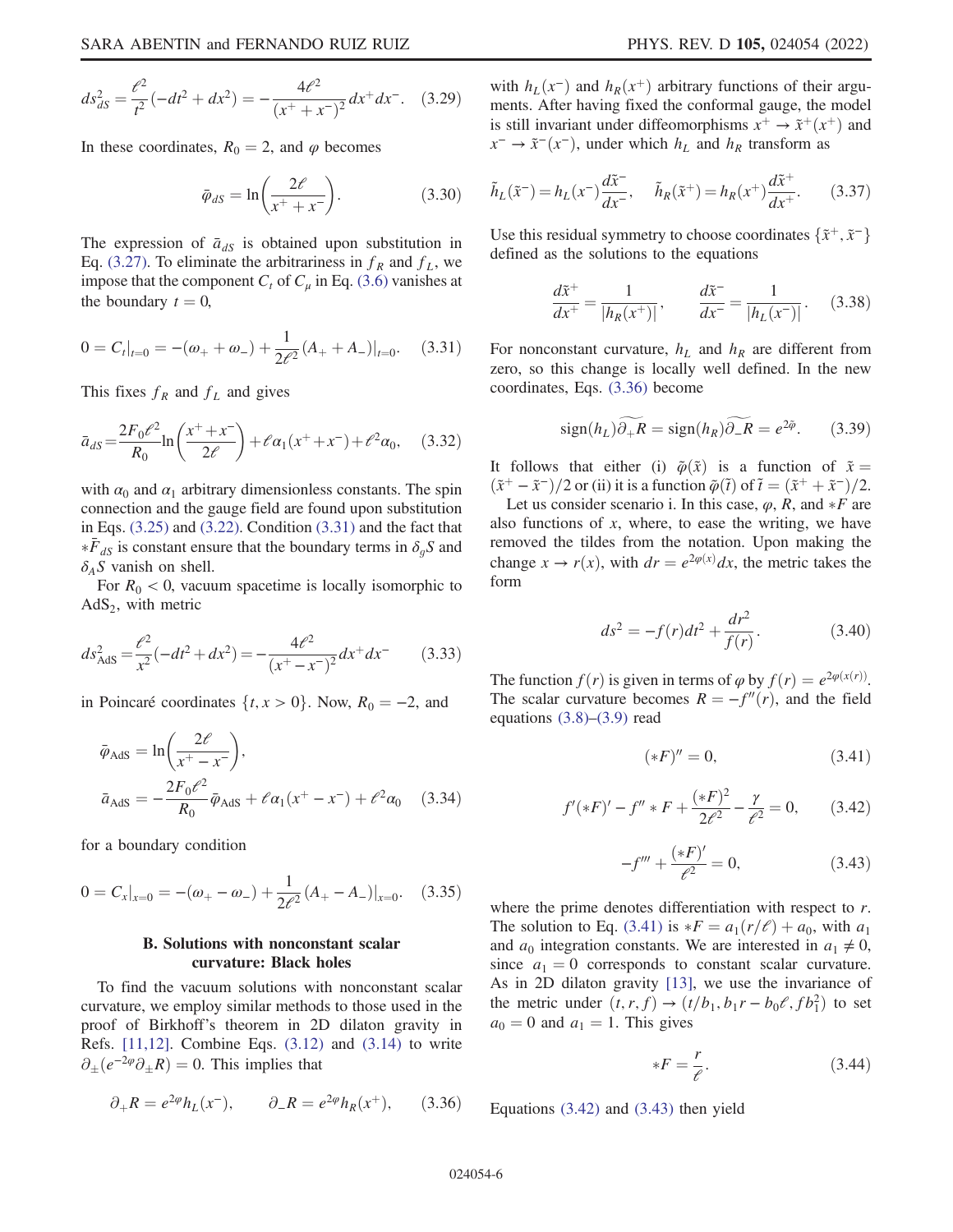$$
f(r) = \frac{r^3}{6\ell^3} + c_0 \frac{r^2}{2\ell^2} + \gamma \frac{r}{\ell} + c_1,
$$
 (3.45)

with  $c_0$  and  $c_1$  dimensionless integration constants. Being a cubic polynomial with real coefficients,  $f(r)$  has at least one real root. Call  $r_H$  to its largest real root. Since  $f(r)$  is positive for  $r > r_H$  and changes its sign at  $r = r_H$ , the solution [\(3.40\),](#page-5-5) with f in Eq. [\(3.45\),](#page-5-6) can be understood as a black hole with horizon at  $r_H$ . Note that  $\partial_t$  is a timelike Killing vector for  $f(r) > 0$ . Note also that the term  $(*F)^2$  in the classical action is necessary to have solutions of this the classical action is necessary to have solutions of this type; otherwise, the contribution  $(*F)^2$  in Eq. [\(3.42\)](#page-5-3) is<br>absent and Eq. (3.43) reduces to  $f''' = 0$  equivalently absent, and Eq. [\(3.43\)](#page-5-4) reduces to  $f''' = 0$ , equivalently constant scalar curvature.

<span id="page-6-1"></span>The other solution to Eqs. [\(3.39\)](#page-5-7),  $\varphi(t)$  only depends on t, is analyzed similarly. After reparametrizing  $t$ , and setting  $r = x$ , the dual field strength is now  $*F = -t/\ell$ , and the metric takes the form metric takes the form

$$
ds^2 = -\frac{dt^2}{f(t)} + f(t)dx^2,
$$
 (3.46)

<span id="page-6-2"></span>with

$$
f(t) = \frac{t^3}{6\ell^3} + d_0 \frac{t^2}{2\ell^2} + \gamma \frac{t}{\ell} + d_1,
$$
 (3.47)

and  $d_0$  and  $d_1$  dimensionless constants of integration. For  $d_0 = c_0, d_1 = c_1$ , this metric describes the interior of the black hole [\(3.40\),](#page-5-5) since when going across the horizon  $r_H$ of Eq.  $(3.40)$  the coordinate r becomes timelike and the metric can be cast as in Eqs. [\(3.46\)](#page-6-1) and [\(3.47\).](#page-6-2)

### <span id="page-6-0"></span>IV. BOUNDARY CFT DESCRIPTION OF THE MODEL

<span id="page-6-7"></span>In this section, we present a CFT interpretation of the vacuum solutions with constant scalar curvature. The classical action [\(2.33\)](#page-3-1) in the conformal-Lorenz gauge takes the form

$$
S_{\text{CFT}} = \frac{1}{\kappa} \int dx^+ dx^- \left[ -8e^{-2\varphi} (\partial_+ \partial_- a) \partial_+ \partial_- \varphi \right. \\ \left. + \frac{2}{\ell^2} e^{-2\varphi} (\partial_+ \partial_- a)^2 + \frac{\gamma}{4\ell^2} e^{2\varphi} \right] + S_m. \tag{4.1}
$$

This action contains second derivatives with respect to time of  $\varphi$  and a. It is invariant under conformal diffeomorphisms

$$
x^{\pm} \to x^{\pm} + \xi^{\pm}(x^{\pm})
$$

generated by arbitrary vector fields  $\xi^+(x^+) \partial_+$  and  $\xi^-(x^-) \partial_-,$ provided  $e^{\varphi}$  transforms as a conformal field of weights  $(1/2, 1/2)$  and a as a scalar. S is also invariant under residual gauge transformations  $a \to a + \tau_R(x^+) + \tau_L(x^-)$ , with  $\tau_R(x^+)$  and  $\tau_L(x^-)$  arbitrary functions of their arguments with dimensions of  $(\text{length})^2$ . Let us see that the combination of these two symmetries is a residual symmetry  $\delta_r$  of  $\delta_{(\xi,\Sigma)}$ specified by  $\xi^+$  and  $\xi^-$ .

#### A. Residual symmetry

<span id="page-6-3"></span>In the conformal gauge, the zweibein is given by

$$
e^{0}{}_{\pm} = \frac{e^{\varphi}}{2}, \qquad e^{1}{}_{\pm} = \pm \frac{e^{\varphi}}{2}.
$$
 (4.2)

To find  $\delta_r \varphi = \delta_{(\xi, \Sigma)} \varphi$  for a local parameter

$$
\xi_r = \xi^+ \partial_+ + \xi^- \partial_-, \tag{4.3}
$$

<span id="page-6-4"></span>we substitute the expressions  $(4.2)$  in Eq  $(2.13)$  and use that  $\delta e^{\varphi} = e^{\varphi} \delta \varphi$ . This yields a system of two equations for  $\delta_r \varphi$ and  $\theta_r$ , whose only solution is

<span id="page-6-5"></span>
$$
\delta_r \varphi = (\xi^+ \partial_+ + \xi^- \partial_-) \varphi + \frac{1}{2} (\partial_+ \xi^+ + \partial_- \xi^-), \qquad (4.4)
$$

$$
\theta_r = \frac{1}{2} (\partial_{-} \xi_r^- - \partial_{+} \xi_r^+). \tag{4.5}
$$

<span id="page-6-6"></span>In Eq. [\(4.4\),](#page-6-4) one recognizes the variation under conformal diffeomorphisms of a field  $e^{\varphi}$  with conformal weights  $(1/2, 1/2)$ . Substituting the result [\(4.5\)](#page-6-5) for  $\theta_r$  in the variation  $(2.14)$  of the spin connection, we have

$$
\delta_r \omega_{\pm} = \mathcal{L}_{\xi_r} \omega_{\pm} \mp \frac{1}{2} \partial_{\pm}^2 \xi^{\pm}.
$$
 (4.6)

The Lie derivative

$$
\mathcal{L}_{\xi_r} \omega_{\pm} = (\xi^+ \partial_+ + \xi^- \partial_-) \omega_{\pm} + (\partial_{\pm} \xi^{\pm}) \omega_{\pm} \quad (4.7)
$$

on the right-hand side accounts for the variation under conformal diffeomorphisms of the one-form  $(\omega_+, \omega_-)$ , while  $\mp \frac{1}{2} \partial_{\pm}^2 \xi^{\pm}$  adds a  $U(1)$  contribution generated by<br>hoosts. The transformation law (4.6) can also be obtained boosts. The transformation law [\(4.6\)](#page-6-6) can also be obtained by using Eq. [\(4.4\)](#page-6-4) in the solution  $\omega_{\pm} = \mp \partial_{\pm} \varphi$  to the vanishing torsion condition.

To find  $\delta_r a$ , set  $\xi = \xi_r$  and  $A_{\pm} = \mp \partial_{\pm} a$  in the variations  $\delta A_{\pm}$  in Eq. [\(2.15\)](#page-2-4). This provides two equations for  $\delta_r a$  and  $\tau_r$ , whose solutions are

$$
\delta_r a = (\xi^+ \partial_+ + \xi^- \partial_-) a + \tau_R(x^+) + \tau_L(x^-), \qquad (4.8)
$$

$$
\tau_r = \tau_L(x^-) - \tau_R(x^+), \tag{4.9}
$$

with  $\tau_R(x^+)$  and  $\tau_L(x^-)$  arbitrary functions of their arguments.

To determine  $\tau_R$  and  $\tau_L$ , one may proceed as follows. Regard any of the vacuum solutions  $dS_2$  or  $AdS_2$  of Sec. [II](#page-1-0) as the boundary of a model with matter. Demanding the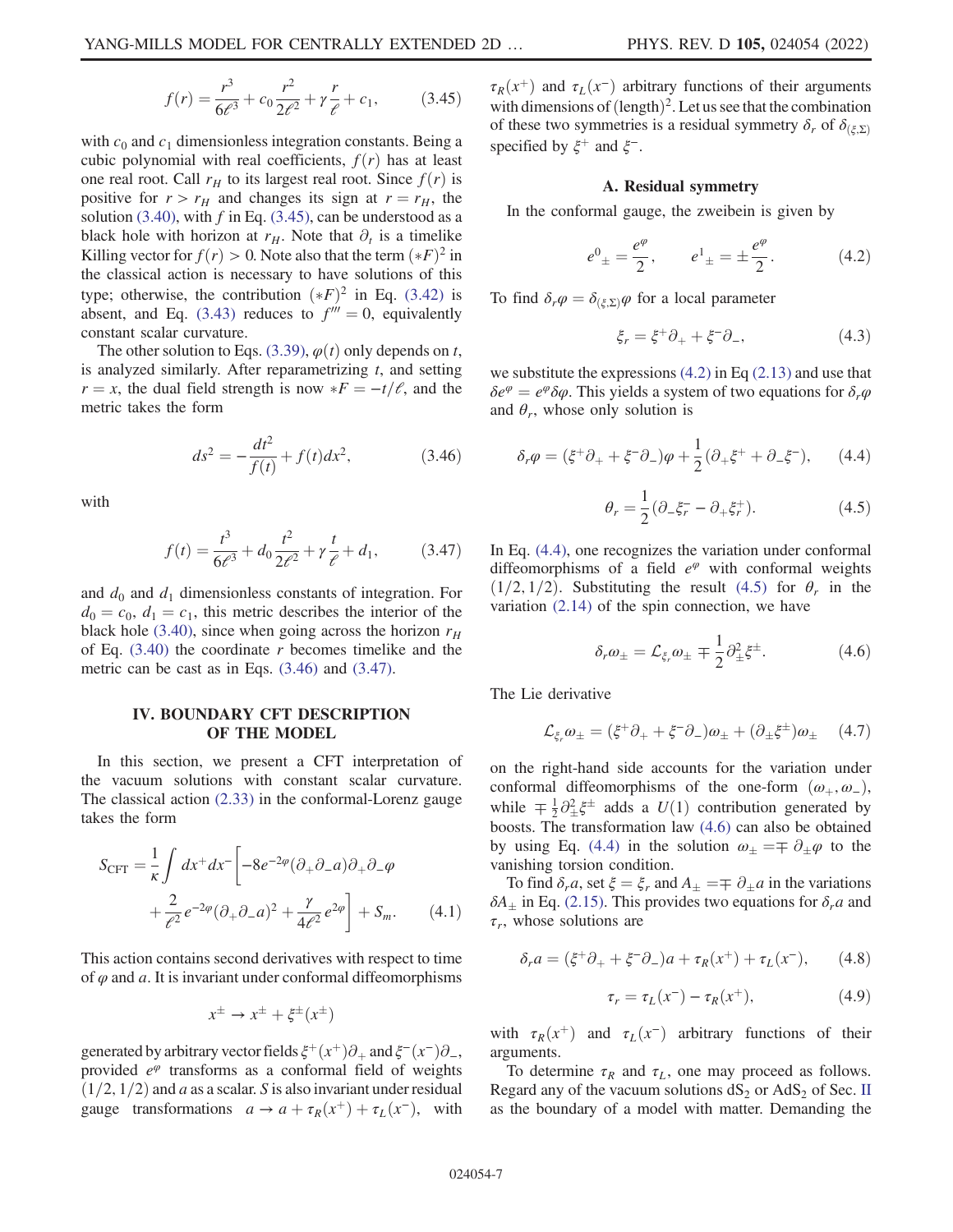<span id="page-7-0"></span>residual symmetry to be consistent with the boundary, and recalling that at the boundary a and  $\varphi$  are related through Eq. [\(3.27\)](#page-4-8), it is straightforward that

$$
\tau_R(x^+) = -\frac{F_0 \ell^2}{R_0} \partial_+ \xi^+, \n\tau_L(x^-) = -\frac{F_0 \ell^2}{R_0} \partial_- \xi^-,
$$
\n(4.10)

and

$$
\delta_r a = (\xi^+ \partial_+ + \xi^- \partial_-) a - \frac{F_0 \ell^2}{R_0} (\partial_+ \xi^+ + \partial_- \xi^-). \tag{4.11}
$$

The variations  $\delta_r A_+$  then read

$$
\delta_r A_\pm = \mathcal{L}_{\xi_r} A_\pm \pm \frac{F_0 \ell^2}{R_0} \partial_\pm^2 \xi^\pm. \tag{4.12}
$$

Residual transformations  $\delta_r$  are thus determined by the vector field  $\xi_r = (\xi^+, \xi^-)$ . We remark that  $(R_0/2F_0\ell^2)a$ and  $(R_0/2F_0\ell^2)A_{\pm}$  transform under  $\delta_r$  as  $\varphi$  and  $\omega_{\pm}$ .

## B. Witt algebra

Denote by  $\delta_r^+$  and  $\delta_r^-$  the generators of the residual symmetries associated to  $\xi^+\partial_+$  and  $\xi^-\partial_-$ . Assume that  $\xi^+(x^+)$  and  $\xi^-(x^-)$  can be expanded in power series of  $x^+$ and  $x^-$  with coefficients  $c_{n,+}$  and  $c_{n,-}$ , so that

$$
\xi^{\pm}\partial_{\pm} = \sum_{n} c_{n,\pm}(x^{\pm})^{n+1}\partial_{\pm}.
$$
 (4.13)

In accordance with Eqs. [\(4.5\)](#page-6-5) and [\(4.10\),](#page-7-0) the variation  $\delta_r$ can be written as

$$
\delta_r = \delta_r^+ + \delta_r^- = \sum_n (c_{n,+} \delta_n^+ + c_{n,-} \delta_n^-), \quad (4.14)
$$

with  $\delta_n^{\pm}$  the  $\delta_{(\xi,\Sigma)}$  transformation with parameters

$$
\xi_{n,\pm} = (x^{\pm})^{n+1} \partial_{\pm}, \qquad \theta_{n,\pm} = \mp \frac{n+1}{2} (x^{\pm})^n,
$$
  

$$
\tau_{n,\pm} = \pm \frac{F_0 \ell^2}{R_0} (n+1) (x^{\pm})^n.
$$
 (4.15)

The closure relation [\(2.12\)](#page-1-1) then implies

$$
\left[\delta_n^{\pm}, \delta_m^{\pm}\right] = (n-m)\delta_{n+m}^{\pm}.\tag{4.16}
$$

The residual symmetry is hence generated by a Witt algebra.

The variation  $\delta_r$  coincides with the combination of conformal and gauge transformations introduced in JT-Maxwell gravity [[14](#page-11-10)].

### C. Check of invariance of  $dS_2$  and  $AdS_2$  boundaries

Invariance of the  $dS_2$  and  $AdS_2$  boundaries under  $\delta_r$  can also be checked using the same arguments as in Ref. [[14](#page-11-10)]. Let us briefly see this.

Consider first the case of  $dS_2$ . The boundary is located in Poincaré coordinates at  $t = 0$ , equivalently  $x^+ + x^- = 0$ . Since the boundary must remain unchanged under conformal diffeomorphisms  $x^{\pm} \rightarrow x^{\pm} + \xi^{\pm}(x^{\pm})$ , the vector fields  $\xi^{\pm}(t, x)$  must satisfy

<span id="page-7-2"></span>
$$
\partial_{+}^{n}\xi^{+}(0,x) = (-1)^{n+1}\partial_{-}^{n}\xi^{-}(0,x), \quad n = 0, 1, 2, \dots \tag{4.17}
$$

One allows for field configurations of  $\varphi$  and a that behave near  $t = 0$  as the dS<sub>2</sub> vacuum solution of Sec. [III](#page-3-0),

$$
\varphi, \quad -\frac{R_0 a}{2F_0 \ell^2} = \ln\left(\frac{\ell}{x^+ + x^-}\right) + O(1), \tag{4.18}
$$

<span id="page-7-1"></span>which satisfy the  $dS_2$  boundary condition [\(3.31\)](#page-5-0),

$$
0 = -(\omega_- + \omega_+) + \frac{1}{2\ell^2} (A_- + A_+) \Big|_{t=0}
$$
  
=  $\partial_x \left( \varphi - \frac{a}{2\ell^2} \right) \Big|_{t=0}.$  (4.19)

We must check that Eq. [\(4.19\)](#page-7-1) is invariant under  $\delta_r$ . To do this, compute first  $\delta_r(\omega_+ + \omega_-)|_{t=0}$ . Equation [\(4.6\)](#page-6-6) gives for  $\delta_r(\omega_+ + \omega_-)$  two contributions, one from the Lie derivative  $\mathcal{L}_{\xi_r}(\omega_+ + \omega_-)$  and one from the boost generated<br>tarms  $\frac{1}{2}(\frac{\omega_2}{\xi_+} + \frac{\omega_2}{\xi_-})$  Expanding in powers of t noting terms  $-\frac{1}{2}(\partial^2_+\xi^+ - \partial^2_-\xi^-)$ . Expanding in powers of t, noting that near  $t = 0$ that near  $t = 0$ 

$$
\partial_{\pm}^{n} \xi^{\pm}(t \pm x) = \partial_{\pm}^{n} \xi^{\pm}(0, x) + t \partial_{\pm}^{n+1} \xi^{\pm}(0, x) + O(t^{2}), \qquad (4.20)
$$

and recalling Eq. [\(4.17\)](#page-7-2), it is very easy to see that the Lie derivative takes at the boundary the value

$$
\mathcal{L}_{\xi_r}(\omega_+ + \omega_-)|_{t=0} = \frac{1}{2} [\partial_+^2 \xi^+(0, x) - \partial_-^2 \xi^-(0, x)]. \quad (4.21)
$$

This cancels the contribution from boosts and gives

$$
\delta_r(\omega_+ + \omega_-)|_{t=0} = \mathcal{L}_{\xi_r}(\omega_+ + \omega_-) - \frac{1}{2}\partial_+^2 \xi^+ + \frac{1}{2}\partial_-^2 \xi^-|_{t=0}
$$
  
= 0. (4.22)

Analogous arguments show that  $\delta_r(A_+ + A_-)|_{t=0} = 0$ , thus completing the proof of invariance of condition [\(4.19\)](#page-7-1) under  $\delta_r$ .

The proof for an  $AdS_2$  boundary goes along the same lines. The only differences are that now that the boundary is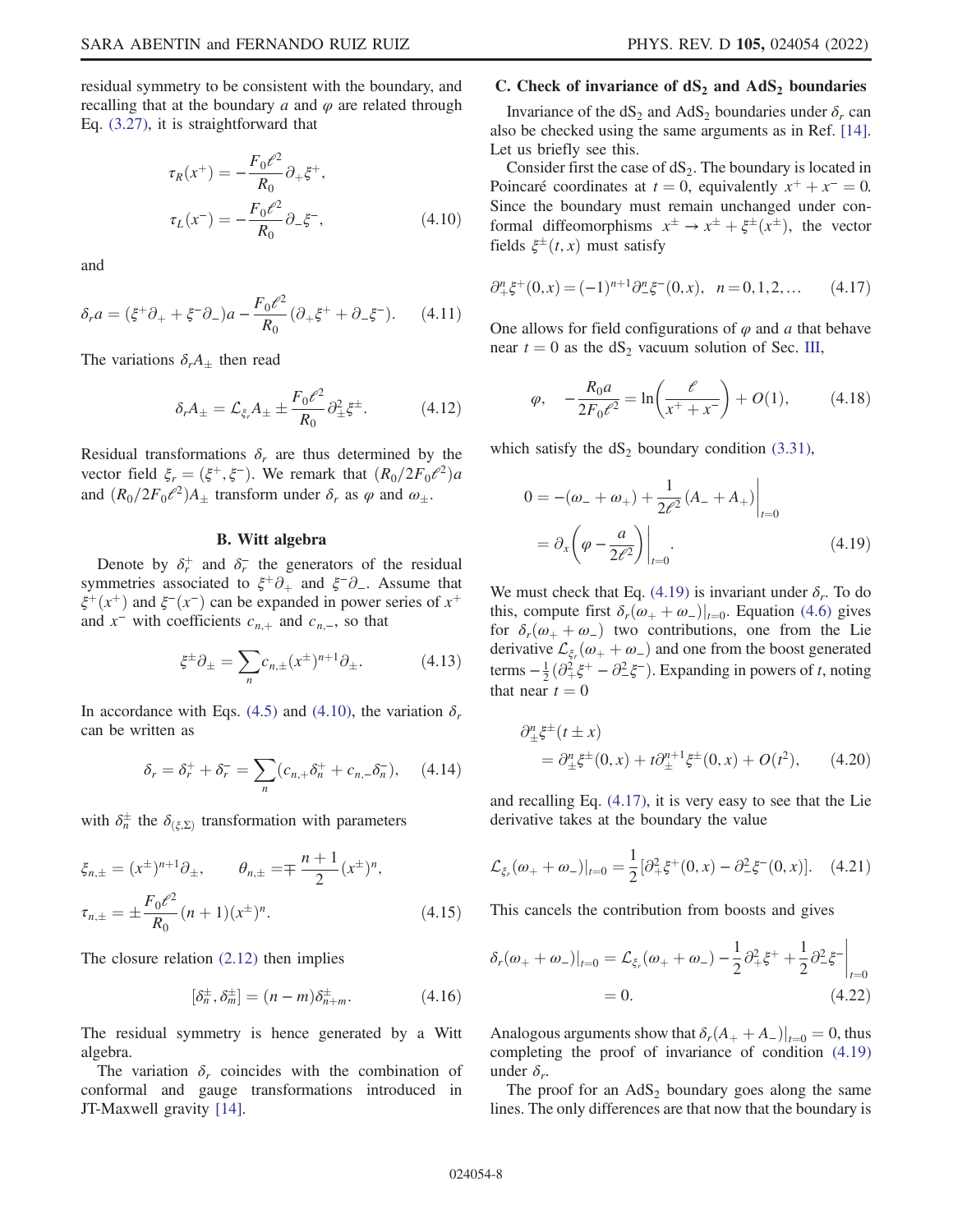at  $x = 0$ , equivalently  $x^+ - x^- = 0$ , Eq. [\(4.17\)](#page-7-2) is replaced with Ref. [[14](#page-11-10)]

$$
\partial_{+}^{n}\xi^{+}(t,0) = \partial_{-}^{n}\xi^{-}(t,0), \quad n = 0, 1, 2, \dots, \qquad (4.23)
$$

and the boundary condition takes the form Eq. [\(3.35\)](#page-5-8). Taking into account these changes and proceeding as for  $dS<sub>2</sub>$ , one has  $\delta_r(\omega_--\omega_+)|_{x=0} = 0$  and  $\delta_r(A_--A_+)|_{x=0} = 0$ .

### D. Conserved currents, charges and Hamiltonian formalism

<span id="page-8-1"></span>The field equations that result upon taking variations with respect to  $\varphi$  and a in the action [\(4.1\)](#page-6-7) are

$$
\partial_{+}\partial_{-} * F - \frac{1}{4}e^{2\varphi}\left[R * F + \frac{1}{2\ell^{2}}(*F)^{2} - \frac{\gamma}{\ell^{2}}\right] + \kappa T_{+-}^{m} = 0,
$$
\n(4.24)

<span id="page-8-0"></span>
$$
\frac{1}{\kappa}\partial_+\partial_-\left(R+\frac{*F}{\ell^2}\right)+\partial_+J^m_--\partial_-J^m_+=0.\tag{4.25}
$$

Equation [\(4.25\)](#page-8-0) can be written in terms of the total  $U(1)$ current

$$
J_{\pm}^{T} = \mp \frac{1}{2\kappa} \partial_{\pm} \left( R + \frac{*F}{\ell^{2}} \right) + J_{\pm}^{m} \tag{4.26}
$$

<span id="page-8-4"></span>given by Eq. [\(3.9\)](#page-3-4) as  $\partial_{-}J_{+}^{T} = \partial_{+}J_{-}^{T}$ . This and the con-<br>servation equation (3.10) which in the conformal gauge servation equation [\(3.10\)](#page-3-8), which in the conformal gauge reads  $\partial_+ J^m_- + \partial_- J^m_+ = 0$ , imply

$$
\partial_- J^T_+ = \partial_+ J^T_- = 0. \tag{4.27}
$$

Consider the case of no additional matter. Standard methods show that the Noether currents preserved by  $\delta_r^\pm$  are

$$
\tilde{T}_{\pm\pm}^{g} = -\frac{1}{\kappa} \left[ \partial_{\pm} \partial_{\pm} * F - 2\partial_{\pm} \varphi \partial_{\pm} * F - \frac{F_0 \ell^2}{R_0} \partial_{\pm} \partial_{\pm} \left( R + \frac{*F}{\ell^2} \right) + \partial_{\pm} a \partial_{\pm} \left( R + \frac{*F}{\ell^2} \right) \right].
$$
\n(4.28)

In fact, using Eqs. [\(4.24\)](#page-8-1) and [\(4.25\),](#page-8-0) it is straightforward to see that

$$
\partial_- \tilde{T}^g_{++} = \partial_+ \tilde{T}^g_{--} = 0. \tag{4.29}
$$

<span id="page-8-3"></span>The currents  $\tilde{T}^g_{\pm\pm}$  can also be cast as

$$
\tilde{T}_{\pm\pm}^g = T_{\pm\pm}^g \pm \frac{2F_0 \ell^2}{R_0} \partial_\pm J_\pm^g \pm 2J_\pm^g \partial_\pm a,\tag{4.30}
$$

where  $T_{\pm\pm}^g$  are obtained from Eq. [\(3.3\)](#page-3-9), and

$$
J_{\pm}^{g} = \mp \frac{1}{2\kappa} \partial_{\pm} \left( R + \frac{*F}{\ell^{2}} \right) \tag{4.31}
$$

are the gravity contributions to the  $U(1)$  current. The corresponding conserved charges are

$$
Q^{\pm} = \int dx^{\pm} T_{\pm\pm}(x^{+}) \xi^{\pm}(x^{+}). \tag{4.32}
$$

<span id="page-8-2"></span>Let us check that  $Q^{\pm}$  generate through Poisson brackets residual transformations,

$$
\delta_r^{\pm} \phi = \{ Q^{\pm}, \phi \}, \qquad \phi = \varphi, a. \tag{4.33}
$$

The action  $S_{\text{CFT}}$  can be regarded as describing a dynamical system with Lagrangian

$$
S_{\text{CFT}} = \int dtL, \qquad L = 2 \int dx \mathcal{L}_{\text{CFT}}, \quad (4.34)
$$

where  $\mathcal{L}_{CFT}$  is the integrand in Eq. [\(4.1\)](#page-6-7). Since the Lagrangian L contains second derivatives with respect to time of  $\varphi$  and a, the Hamiltonian formulation is a bit more involved than for dynamical systems with only first-order time derivatives; see, e.g., Refs. [[16](#page-11-14),[17](#page-11-15)] for reviews. The phase space is now formed by the generalized coordinates

$$
q_0^{\varphi} = \varphi(t, x),
$$
  $q_0^a = a(t, x),$   
\n $q_1^a = \dot{a}(t, x),$   $q_1^{\varphi} = \dot{\varphi}(t, x)$  (4.35)

and their conjugate momenta,

$$
\pi_{\phi}^{0}(t,x) = \frac{\partial L}{\partial \dot{q}_{0}^{\phi}(t,x)} - \partial_{t} \frac{\partial L}{\partial \dot{q}_{1}^{\phi}(t,x)},
$$
\n
$$
\pi_{\phi}^{1}(t,x) = \frac{\partial L}{\partial \dot{q}_{1}^{\phi}(t,x)},
$$
\n(4.36)

where we have introduced the index  $\phi = \varphi$ , a. The Poisson brackets are the usual ones,

$$
\{q_i^{\phi}(x,t), \pi_{\phi'}^j(y,t)\} = \delta_{\phi'}^{\phi} \delta_i^j \delta(x-y), \qquad (4.37)
$$

$$
\{q_i^{\phi}(x,t), q_j^{\phi'}(y,t)\} = \{\pi_{\phi}^i(x,t), \pi_{\phi'}^j(y,t)\} = 0, \qquad (4.38)
$$

with  $\phi, \phi' = \varphi, a$  and i,  $j = 0, 1$ . And finally, the Hamiltonian reads

$$
H = \int dx \left( \pi_{\varphi}^{0} \dot{q}_{0}^{\varphi} + \pi_{a}^{0} \dot{q}_{0}^{a} + \pi_{\varphi}^{1} \dot{q}_{1}^{\varphi} + \pi_{a}^{1} \dot{q}_{1}^{a} \right) - L, \quad (4.39)
$$

and Hamilton's equations take the form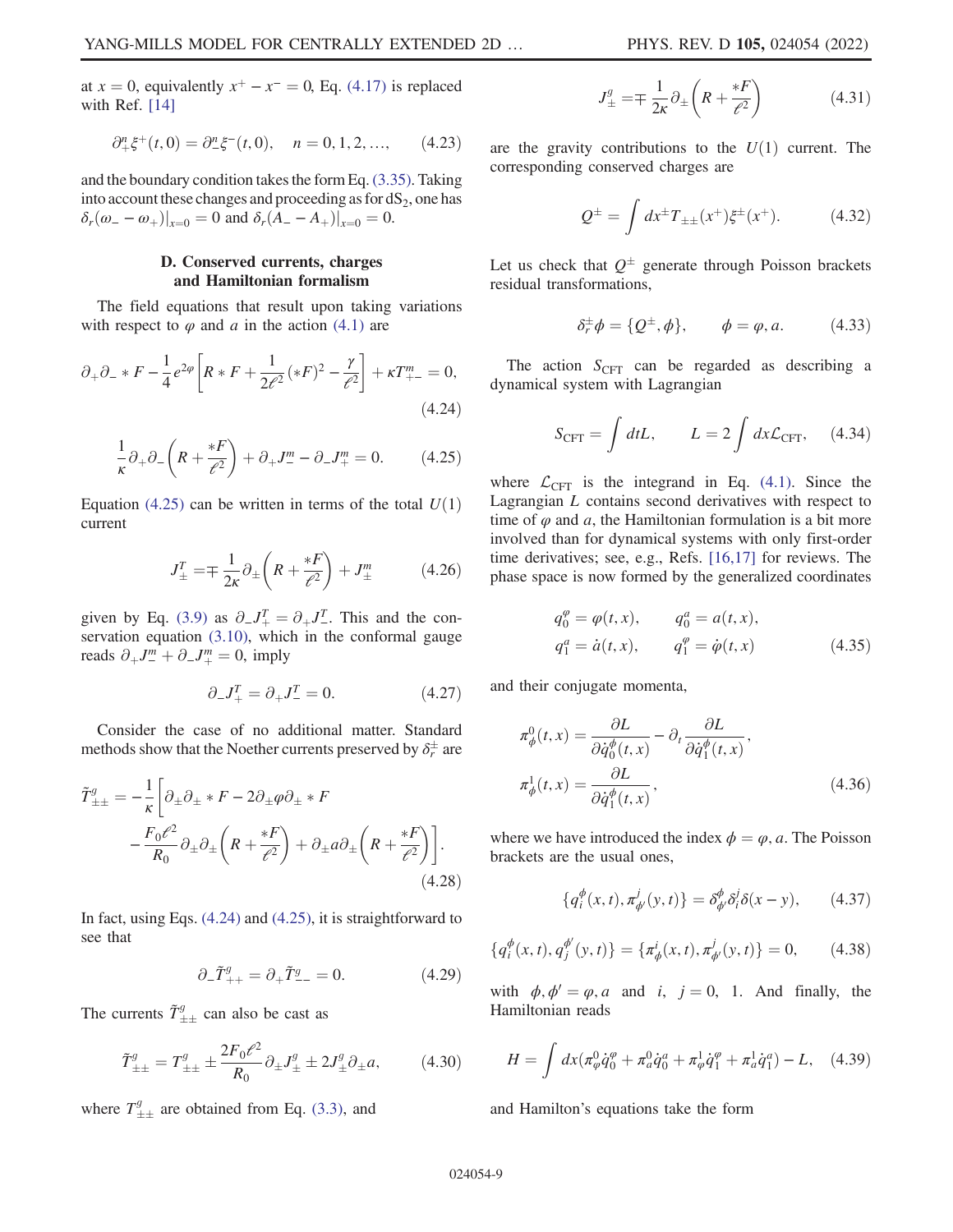$$
\dot{q}_i^{\phi} = \frac{\partial H}{\partial \pi_{\phi}^i}, \quad \dot{\pi}_{\phi}^i = -\frac{\partial H}{\partial q_i^{\phi}}, \quad \phi = \varphi, a, \quad i = 0, 1. \tag{4.40}
$$

Some simple calculations give

$$
\pi_{\varphi}^{0} = -\frac{1}{\kappa} \partial_{t} * F, \qquad \pi_{\varphi}^{1} = \frac{1}{\kappa} * F, \qquad (4.41)
$$

$$
\pi_a^0 = \frac{1}{2\kappa} \partial_t \left( R + \frac{*F}{\ell^2} \right), \qquad \pi_a^1 = -\frac{1}{2\kappa} \left( R + \frac{*F}{\ell^2} \right) \tag{4.42}
$$

for the momenta and

$$
H = \int dx \left[ \pi_{\varphi}^{0} q_{1}^{\varphi} + \pi_{a}^{0} q_{1}^{a} + \pi_{\varphi}^{1} \partial_{x}^{2} q_{0}^{\varphi} + \pi_{a}^{1} \partial_{x}^{2} q_{0}^{a} \right]
$$

$$
- \kappa e^{2\varphi} \left( \pi_{a}^{1} + \frac{\pi_{\varphi}^{1}}{4\ell^{2}} \right) \pi_{\varphi}^{1} - \frac{\gamma}{2\kappa\ell^{2}} e^{2\varphi} \right]
$$
(4.43)

for the Hamiltonian. It is straightforward to check that the Hamilton equations reproduce the same field equations  $(4.24)$ and [\(4.25\)](#page-8-0) as the variational approach. The Poisson brackets in turn imply that

$$
\{\varphi(t,x), \partial_{\pm} * F(t,y)\} = -\{\partial_{\pm}\varphi(t,x), *F(t,y)\}
$$
  
=  $-\frac{\kappa}{2}\delta(x-y),$  (4.44)

$$
\left\{ a(t, x), \partial_{\pm} \left( R + \frac{*F}{\ell^2} \right) (t, y) \right\}
$$

$$
= \left\{ \partial_{\pm} a(t, x), \left( R + \frac{*F}{\ell^2} \right) (t, y) \right\} = \kappa \delta(x - y). \quad (4.45)
$$

<span id="page-9-2"></span>Using these, one easily verifies that Eqs. [\(4.33\)](#page-8-2) hold. Furthermore, the currents  $T_{++}$  satisfy the equal-time bracket

$$
\{T_{++}(x^+), T_{++}(y^+) \} = \frac{1}{\kappa} \delta(x^+ - y^+) \partial_+ T_{++}(x^+) + \frac{2}{\kappa} T_{++}(x^+) \partial_+ \delta(x^+ - y^+) \tag{4.46}
$$

and a similar expression for  $T_{-}$ . This is analogous to JT-Maxwell gravity [[14](#page-11-10)].

#### E. Matter and central charge in the quantum theory

<span id="page-9-1"></span>The argument for the occurrence of a central charge in JT-Maxwell gravity [[14](#page-11-10)] also holds for our model. Let us briefly go through it. If matter is included, instead of  $\tilde{T}^g_{\pm\pm}$  in Eq. [\(4.30\)](#page-8-3), one has

$$
\tilde{T}_{\pm\pm} = T_{\pm\pm}^g + T_{\pm\pm}^m \pm \frac{2F_0\ell^2}{R_0} \partial_{\pm} J_{\pm}^T \pm 2J_{\pm}^T \partial_{\pm} a. \quad (4.47)
$$

For reasonable choices of matter, one expects the following:

- (i)  $T_{\pm\pm} = T_{\pm\pm}^g + T_{\pm\pm}^m$  will be holomorphically conserved. Equation [\(4.27\)](#page-8-4) and the constraint [\(3.9\)](#page-3-4) then imply  $\partial_{\mp}\tilde{T}_{\pm\pm}=0$ .
- (ii)  $S_m$  will have a contribution  $\sqrt{|g|}J^m A$ . This produces<br>a term  $\pm 2J^m A$ , a in  $T^m$  that cancels the contria term  $\mp 2J_{\pm}^{m}\partial_{\pm}a$  in  $T_{\pm\pm}^{m}$  that cancels the contri-<br>bution  $\pm 2J_{\pm}^{m}\partial_{\pm}a$  hidden in the fourth term in bution  $\pm 2J_{\pm}^{m}\partial_{\pm}a$  hidden in the fourth term in Eq. [\(4.47\)](#page-9-1).

All things together, the conserved matter current<sup>2</sup>  $\partial$ <sub>-</sub>J<sup>m</sup><sup>m</sup> =  $\partial_+ J^m = 0$  enters  $\tilde{T}_{\pm\pm}$  through  $\pm \partial_{\pm} J^m_{\pm}$  with coefficient<br>  $2E \ll 2/D$ . Assume now as in Pef [14], that the current is  $2F_0\ell^2/R_0$ . Assume now, as in Ref. [\[14\]](#page-11-10), that the current is anomalous so that in the quantum theory

$$
[J^m_+(x^+), J^m_+(y^+)] = -k\partial_+\delta(x^+ - y^+). \tag{4.48}
$$

The current algebra [\(4.46\)](#page-9-2) will then have a central term

$$
F_0^2 \ell^4 k \partial_+^3 \delta(x^+ - y^+), \tag{4.49}
$$

where we have used that  $R_0^2 = 4$  for our choice of Poincaré coordinates. The result is formally the same for Poincaré coordinates. The result is formally the same for  $dS_2$  and  $AdS_2$  backgrounds, but it remains to find explicit realizations.

#### <span id="page-9-0"></span>V. FURTHER REMARKS AND CONCLUSIONS

### A. Euclidean case

The same model can be formulated with Euclidean signature. The starting point for the Utiyama-Kibble-Sciama procedure is now the central extension  $e_0 =$ Span $\{P_1, P_2, J, Q\}$  of the Euclidean algebra in two dimensions, or Nappi-Witten algebra [[18](#page-11-16)], whose Lie bracket is

$$
[P_1, P_2] = Q, \t [J, P_1] = P_2,
$$
  

$$
[J, P_2] = -P_1, \t [Q, P_a] = [Q, J] = 0.
$$
 (5.1)

The classical action is the same as in Eq. [\(1.1\)](#page-0-3), except for the sign in front of  $F^2$ , which is now positive since the righthand side of Eq. [\(2.34\)](#page-3-10) changes its sign for Euclidean signature. Vacuum solutions are either black hole type or have constant scalar curvature and constant  $*F$  and are now<br>locally isomorphic to 2D Euclidean space, the sphere, or the locally isomorphic to 2D Euclidean space, the sphere, or the hyperbolic plane.

### B. No-go results for other 2D Yang-Mills gravity models

Powers of R and/or  $*F$  can be included in the action S in (2.33) without changing the symmetry of the model Eq. [\(2.33\)](#page-3-1) without changing the symmetry of the model. The question arises as to whether there are models invariant under  $\delta_{(\xi, \Sigma)} = \mathcal{L}_{\xi} + \tilde{\delta}_{\Sigma}$ , with  $\Sigma$  taking values in the 2D non-<br>Abelian algebra,  $\pi \lambda^{-3}$ . In this case, the closure relation Abelian algebra  $\pi a_2$ <sup>3</sup>. In this case, the closure relation would no longer be [\(2.12\)](#page-1-1) but rather

<sup>&</sup>lt;sup>2</sup>As implied by Eqs.  $(4.27)$  and  $(3.10)$ .<br><sup>3</sup>Up to isomorphisms, there is only one 2D non-Abelian real Lie algebra, namely,  $[X, Y] = Y$ .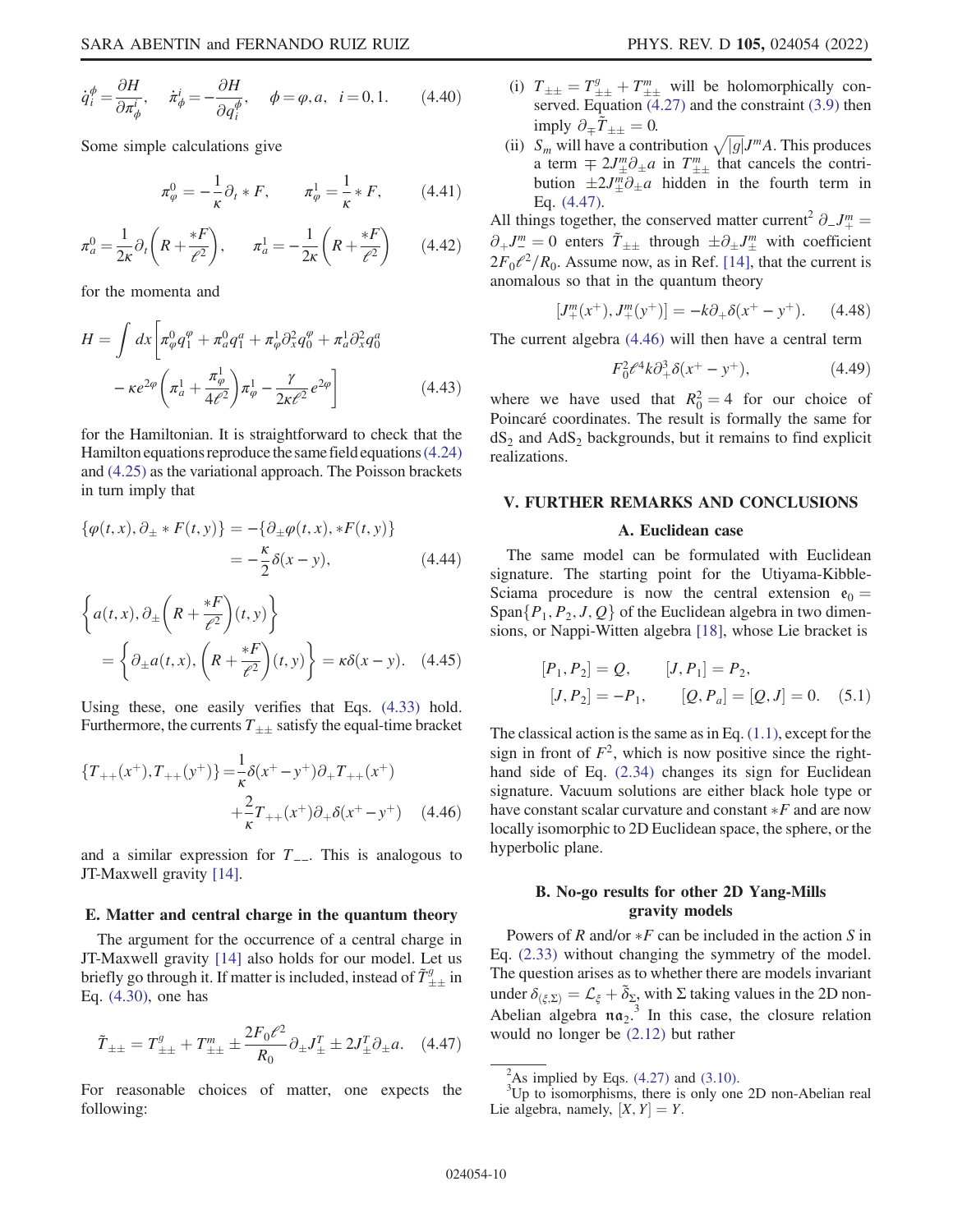$$
[\mathcal{L}_{\xi_1}+\tilde{\delta}_{\Sigma_1},\mathcal{L}_{\xi_2}+\tilde{\delta}_{\Sigma_2}]=\mathcal{L}_{[\xi_1,\xi_2]}+\tilde{\delta}_{[\Sigma_1,\Sigma_2]+\mathcal{L}_{\xi_2}\Sigma_1-\mathcal{L}_{\xi_1}\Sigma_2}.\quad \ (5.2)
$$

In the sequel, we provide an answer to this question in the negative. We show in particular that there is no real 4D Lie algebra whose gauging as described in Sec. [II](#page-1-0) leads to an invariant action linear in the Riemann curvature.

The proof is by inspection. We are interested in indecomposable 4D real Lie algebras that have a non-Abelian 2D algebra  $\pi a_2$  as a subalgebra. All such algebras are solvable and are listed in the literature; see, e.g., Ref [[19](#page-11-17)]. Some care must be taken though, since some of them have more than one  $\mathfrak{na}_2$  subalgebra and different choices for  $\mathfrak{na}_2$ lead to different semidirect products  $\mathcal{X} \ltimes \mathfrak{n} \mathfrak{a}_2$ . Let us illustrate this with an example. Consider the Lie algebra Span $\{t_0, t_1, t_2, t_3\}$ , with

<span id="page-10-1"></span>
$$
\mathfrak{p}_{\lambda}: [t_0, t_1] = \lambda t_1, \qquad [t_0, t_2] = (1 - \lambda)t_2, \qquad [t_0, t_3] = t_3,
$$

$$
[t_1, t_2] = t_3, \qquad \lambda \ge \frac{1}{2}.
$$
(5.3)

Note that for  $\lambda = 1$  and  $t_0 = J$ ,  $t_1 = P_0$ ,  $t_2 = Q$  and  $t_3 = P_1$  the central extension of the 2D Poincaré algebra in Eqs. [\(2.1\)](#page-1-4) is recovered. Substituting

$$
B_{\mu} = b^0_{\mu} t_0 + b^1_{\mu} t_1 + b^2_{\mu} t_0 + b^3_{\mu} t_3, \qquad (5.4)
$$

$$
G_{\mu\nu} = G^0{}_{\mu\nu} t_0 + G^1{}_{\mu\nu} t_1 + G^2{}_{\mu\nu} t_2 + G^3{}_{\mu\nu} t_3 \quad (5.5)
$$

in  $G_{\mu\nu} = \partial_{\mu}B_{\nu} - \partial_{\nu}B_{\mu} + [B_{\mu}, B_{\nu}]$ , we have

$$
G^0{}_{\mu\nu} = \partial_\mu b^0{}_{\nu} - \partial_\nu b^0{}_{\mu},\tag{5.6}
$$

$$
G^{1}{}_{\mu\nu} = \partial_{\mu}b^{1}{}_{\nu} - \partial_{\nu}b^{1}{}_{\mu} + \lambda (b^{0}{}_{\mu}b^{1}{}_{\nu} - b^{0}{}_{\nu}b^{1}{}_{\mu}), \qquad (5.7)
$$

$$
G_{\mu\nu}^2 = \partial_{\mu}b_{\nu}^2 - \partial_{\nu}b_{\mu}^2 = (1 - \lambda)(b_{\mu}^0 b_{\nu}^2 - b_{\nu}^0 b_{\mu}^2), (5.8)
$$

$$
G^{3}{}_{\mu\nu} = \partial_{\mu}A_{\nu} - \partial_{\nu}A_{\mu} + (b^{0}{}_{\mu}b^{3}{}_{\nu} - b^{0}{}_{\nu}b^{3}{}_{\mu})
$$

$$
+ (b^{1}{}_{\mu}b^{2}{}_{\nu} - b^{1}{}_{\nu}b^{2}{}_{\mu}). \tag{5.9}
$$

<span id="page-10-0"></span>There are three possible choices for the 2D non-Abelian subalgebra  $\mathfrak{na}_2$ ,

(a) 
$$
[t_0, t_3] = t_3
$$
, (b)  $[t_0, t_1] = \lambda t_1$ , (c)  $[t_0, t_2] = (1 - \lambda)t_2$ .  
(5.10)

Making  $\lambda \to 1 - \lambda$ ,  $t_1 \to -t_2$  and  $t_2 \to t_1$ , the commutator [\(5.10c](#page-10-0)) reduces to ([5.10b](#page-10-0)) while keeping all other commutators in Eq. [\(5.3\)](#page-10-1) unchanged. Hence, it is enough to consider cases ([5.10a\)](#page-10-0) and ([5.10b](#page-10-0)):

(a) Case 
$$
\mathfrak{na}_2 = \text{Span}\{t_0, t_3\}
$$
. Under  $\delta_{(\xi, \Sigma)}$ , with  $\Sigma = \theta t_0 + \tau t_3$ , the gauge fields transform as

$$
\delta b^0{}_{\mu} = \mathcal{L}_{\xi} b^0{}_{\mu} + \partial_{\mu} \theta, \tag{5.11}
$$

$$
\delta b^1{}_{\mu} = \mathcal{L}_{\xi} b^1{}_{\mu} - \lambda b^1{}_{\mu} \theta,\tag{5.12}
$$

$$
\delta b^2_{\ \mu} = \mathcal{L}_{\xi} b^2_{\ \mu} - (1 - \lambda) b^2_{\ \mu} \theta, \tag{5.13}
$$

$$
\delta b^3{}_{\mu} = \mathcal{L}_{\xi} b^3{}_{\mu} + \partial_{\mu} \tau - b^3{}_{\mu} \theta + b^0{}_{\mu} \tau, \tag{5.14}
$$

whereas the variations of the field strengths read

$$
\delta G^0_{\ \mu\nu} = \mathcal{L}_{\xi} G^0_{\ \mu\nu},\tag{5.15}
$$

$$
\delta G^1{}_{\mu\nu} = \mathcal{L}_{\xi} G^1{}_{\mu\nu} - \lambda G^1{}_{\mu\nu} \theta, \tag{5.16}
$$

$$
\delta G_{\ \mu\nu}^{2} = \mathcal{L}_{\xi} G_{\ \mu\nu}^{2} - (1 - \lambda) G_{\ \mu\nu}^{2} \theta, \qquad (5.17)
$$

$$
\delta G_{\ \mu\nu}^3 = \mathcal{L}_{\xi} G_{\ \mu\nu}^3 - G_{\ \mu\nu}^3 \theta + G_{\ \mu\nu}^0 \tau. \tag{5.18}
$$

For  $\lambda \neq 1$ , the only invariants up to order 2 in the field strengths are  $*G^0$  and  $(*G^0)^2$ . The first one is a total derivative that we ignore, while the second one total derivative that we ignore, while the second one gives a free theory for  $b^0_{\mu}$ . A zweibein postulate that linearly maps  $b^0_{\mu}$  to an affine connection,  $G^0_{\mu\nu}$ , to the Riemann tensor and  $(G_{\mu\nu}^1, G_{\mu\nu}^2)$  to the torsion does<br>exist. However, since there is no nonfree invariant exist. However, since there is no nonfree invariant action, it will not lead to a 2D gravity model.

(b) Case  $\mathfrak{na}_2 = \text{Span}\{t_0, t_3\}$ . Taking now  $\Sigma = \theta t_0 + \tau t_1$ , the transformation laws are

$$
\delta b^0{}_{\mu} = \mathcal{L}_{\xi} b^0{}_{\mu} + \partial_{\mu} \theta, \tag{5.19}
$$

$$
\delta b_{\ \mu}^{1} = \mathcal{L}_{\xi} b_{\ \mu}^{1} + \partial_{\mu} \tau + \lambda (b_{\ \mu}^{0} \tau - b_{\ \mu}^{1} \tau), \qquad (5.20)
$$

$$
\delta b^2_{\ \mu} = \mathcal{L}_{\xi} b^2_{\ \mu} - (1 - \lambda) b^2_{\ \mu} \theta, \tag{5.21}
$$

$$
\delta b^3{}_{\mu} = \mathcal{L}_{\xi} b^3{}_{\mu} - b^3{}_{\mu} \theta - b^2{}_{\mu} \tau, \qquad (5.22)
$$

and

$$
\delta G^0_{\ \mu\nu} = \mathcal{L}_{\xi} G^0_{\ \mu\nu},\tag{5.23}
$$

$$
\delta G^{1}{}_{\mu\nu} = \mathcal{L}_{\xi} G^{1}{}_{\mu\nu} + \lambda (G^{0}{}_{\mu\nu}\tau - G^{1}{}_{\mu\nu}\tau), \qquad (5.24)
$$

$$
\delta G_{\mu\nu}^2 = \mathcal{L}_{\xi} G_{\mu\nu}^2 - (1 - \lambda) G_{\mu\nu}^2 \theta, \qquad (5.25)
$$

$$
\delta G_{\ \mu\nu}^3 = \mathcal{L}_{\xi} G_{\ \mu\nu}^3 - G_{\ \mu\nu}^3 \theta - G_{\ \mu\nu}^2 \tau. \tag{5.26}
$$

It is clear from this last set of equation that the same conclusion as in case a holds.

Going through the list of solvable 4D real Lie algebras [\[19\]](#page-11-17), we have found that the only invariants that occur are either a total derivative or provide a free theory for a  $B_u$ component. All this speaks in favor of the uniqueness of the model in Sec. [II](#page-1-0) within the class of Yang-Mills type models for 2D gravity.